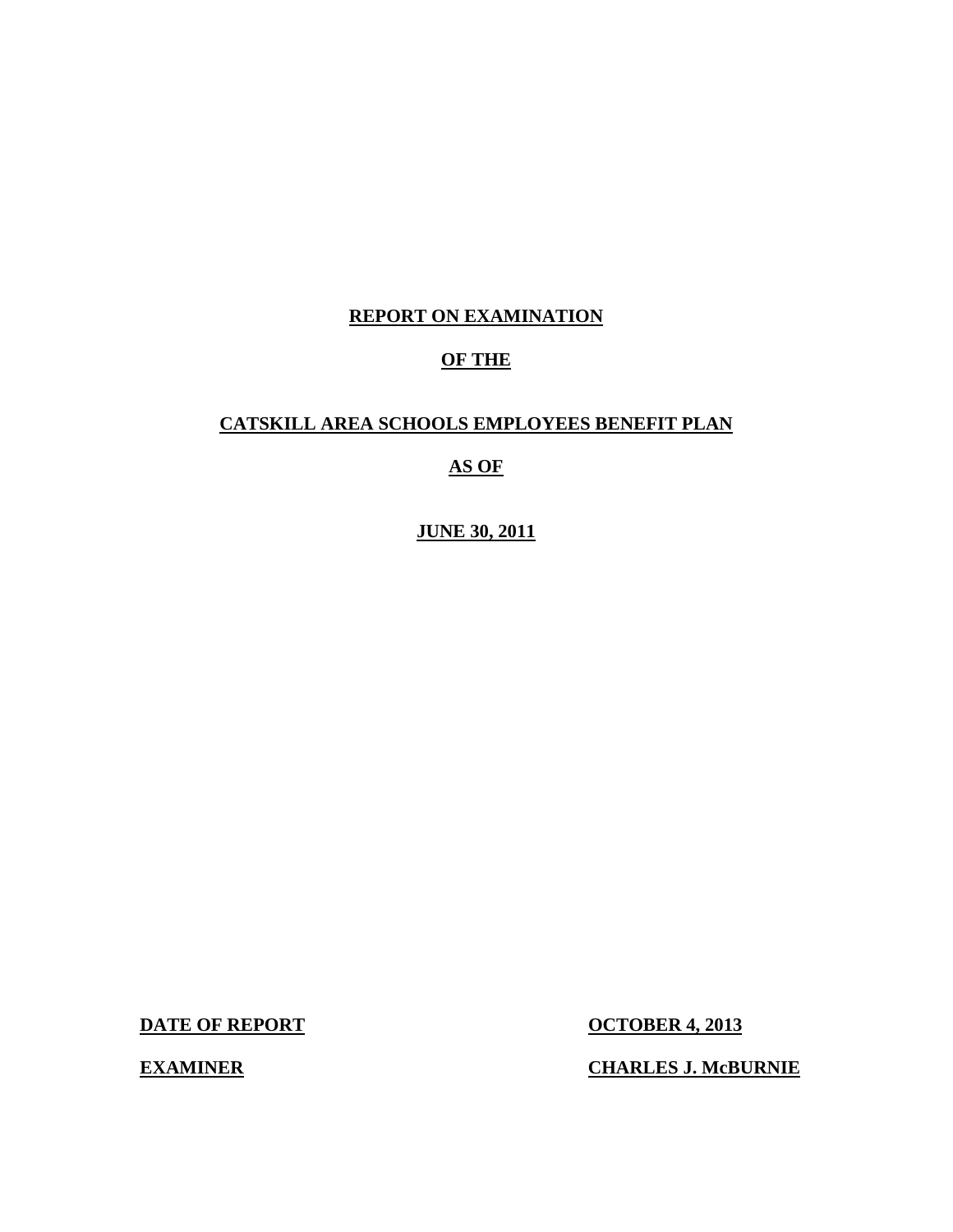# **TABLE OF CONTENTS**

# **ITEM NO. PAGE NO.**

| 1. | Scope of the examination                                                         |          |  |
|----|----------------------------------------------------------------------------------|----------|--|
|    | Description of the Plan                                                          | 4        |  |
|    | Corporate governance<br>А.                                                       | 5        |  |
|    | Territory and plan of operation<br>В.<br>C.<br>Administrative service agreements | 13<br>14 |  |
|    | Stop-loss coverage<br>D.<br>Conflict of interest policy<br>E.                    | 15<br>15 |  |
|    | Accounts and records<br>F.                                                       | 16       |  |
| 3. | <b>Financial statements</b>                                                      | 19       |  |
|    | A. Balance sheet                                                                 | 19       |  |
|    | Statement of revenue, expenses and<br>В.<br>net worth                            | 20       |  |
| 4. | Claims payable                                                                   | 21       |  |
| 5. | Market conduct activities                                                        | 22       |  |
| 6. | Compliance with prior report on examination                                      | 26       |  |
| 7. | Summary of comments and recommendations                                          | 30       |  |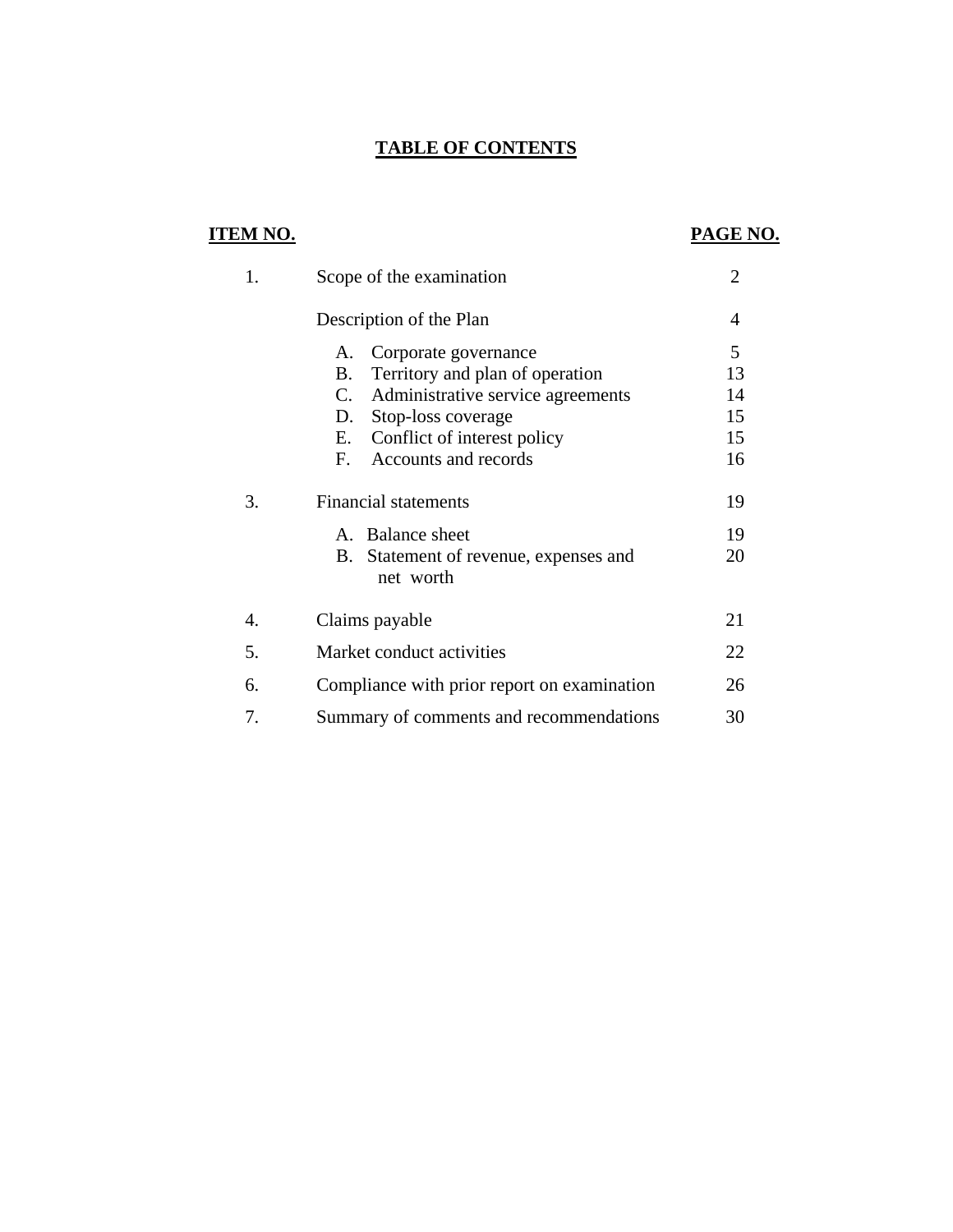

# NEW YORK STATE DEPARTMENT<sub>of</sub> FINANCIAL SERVICES

 Andrew M. Cuomo Benjamin M. Lawsky Governor Superintendent and Superintendent and Superintendent and Superintendent and Superintendent and Superintendent

October 4, 2013

Honorable Benjamin M. Lawsky Superintendent of Financial Services Albany, New York 12257

Sir:

Pursuant to the requirements of the New York Insurance Law, and acting in accordance with the instructions contained in Appointment Number 30649 dated January 26, 2011, attached hereto, I have made an examination into the condition and affairs of Catskill Area Schools Employees Benefit Plan, a municipal cooperative health benefit plan licensed pursuant to the provisions of Article 47 of the New York Insurance Law, as of June 30, 2011, and respectfully submit the following report thereon.

The examination was conducted at the home office of Catskill Area Schools Employees Benefit Plan located at 1010 Jump Brook Road, Grand Gorge, New York.

Whenever the designations, "CASEBP" or "the Plan" appear herein, without qualification, they should be understood to refer to Catskill Area Schools Employees Benefit Plan.

Wherever the designation the "Department" appears herein, without qualification, it should be understood to indicate the New York State Department of Financial Services.

ONE STATE STREET, NEW YORK, NY 10004| <WWW.DFS.NY.GOV>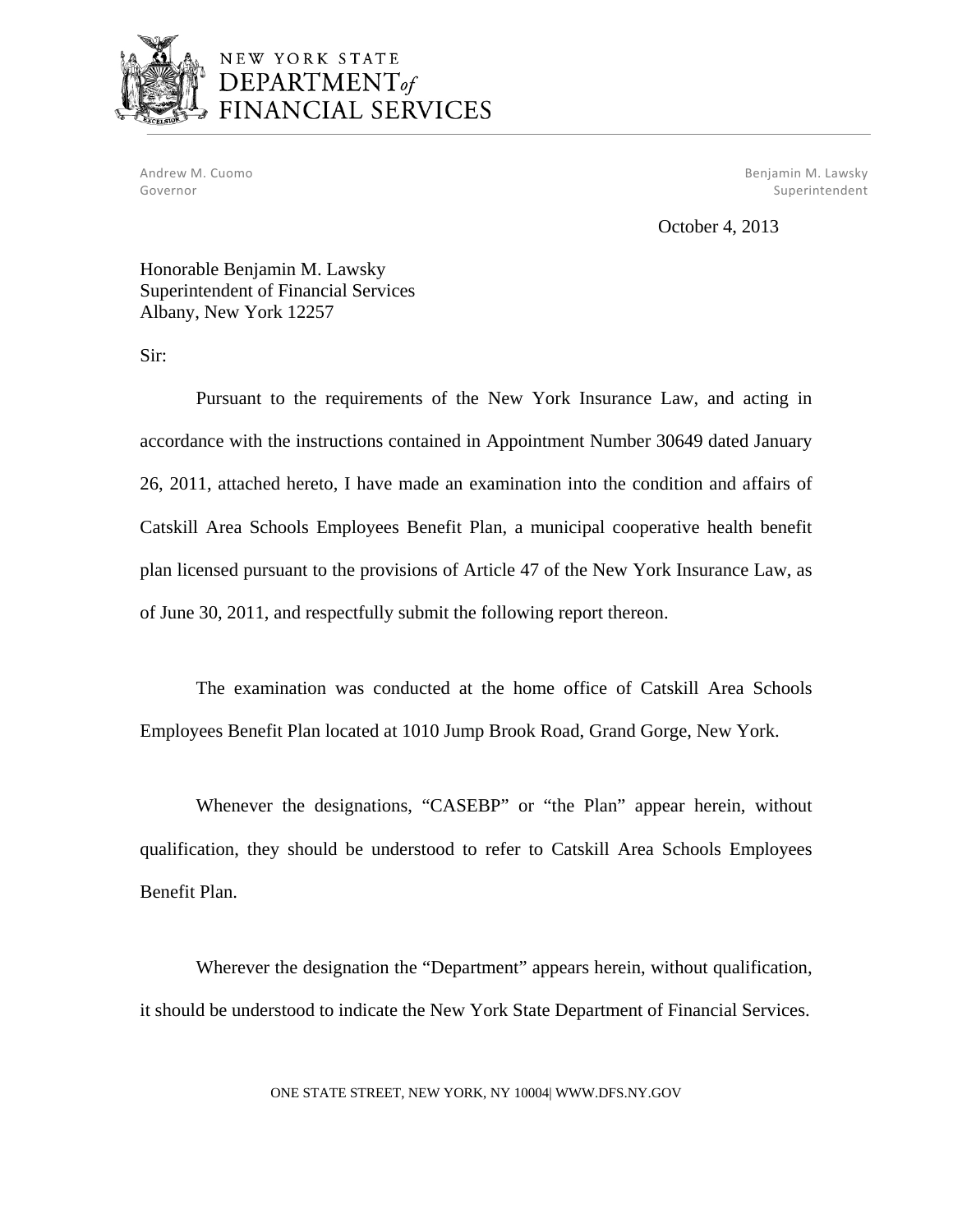#### **1. SCOPE OF THE EXAMINATION**

The previous examination was conducted as of June 30, 2007. This examination of the Plan was a combined (financial and market conduct) examination and covered the four-year period from July 1, 2007 through June 30, 2011. The financial component of the examination was conducted as a financial examination, as defined in the National Association of Insurance Commissioners ("NAIC") *Financial Condition Examiners Handbook, 2011 Edition* (the "Handbook"). The examination was conducted observing the guidelines and procedures in the Handbook, and where deemed appropriate by the examiner, transactions occurring subsequent to June 30, 2011 were also reviewed.

The financial portion of the examination was conducted on a risk-focused basis in accordance with the provisions of the Handbook, which provides guidance for the establishment of an examination plan based on the examiner's assessment of risk in the Plan's operations and utilized that evaluation in formulating the nature and extent of the examination. The examiner planned and performed the examination to evaluate the Plan's current financial condition, as well as identify prospective risks that may threaten the future solvency of the Plan. This was the first such risk focus type of examination of the Plan.

The examiner identified key processes, assessed the risks within those processes and assessed the internal control systems and procedures used to mitigate those risks. The examination also included an assessment of the principles used and significant estimates made by management, an evaluation of the overall financial statement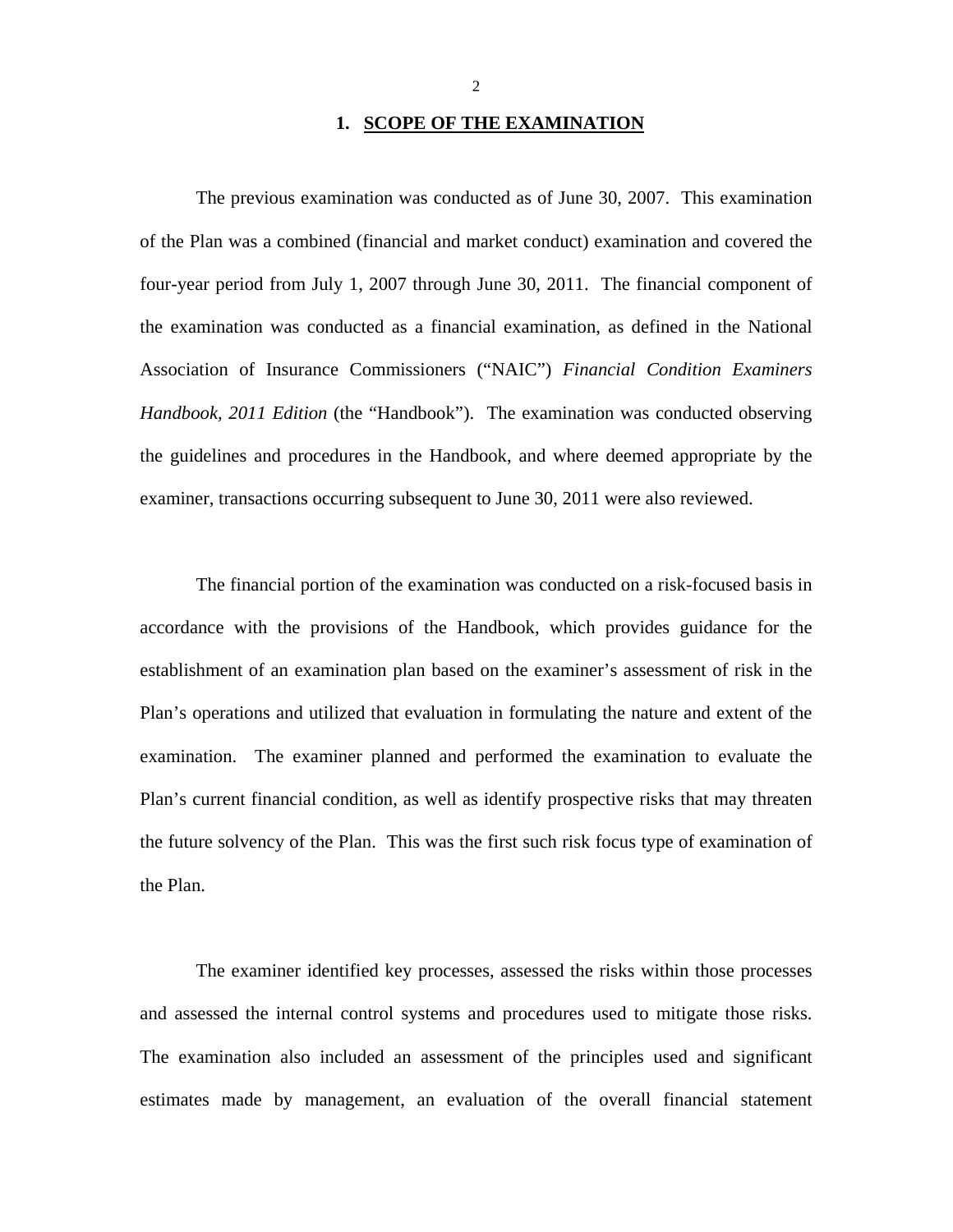presentation, and determined management's compliance with the Department's statutes and guidelines, Statutory Accounting Principles, as adopted by the Department and annual statement instructions.

Information concerning the Plan's organizational structure, business approach and control environment were utilized to develop the examination approach. The examination evaluated the Plan's risks and management activities in accordance with the NAIC's nine branded risk categories.

These categories are as follows:

- Pricing/Underwriting
- Reserving
- Operational
- Strategic
- **•** Credit
- Market
- Liquidity
- Legal
- Reputational

The Plan was audited annually, for fiscal years 2007 through 2011, by the accounting firm D'Arcangelo & CO LLP. The Plan received an unqualified opinion in each of those years. Certain audit work papers of D'Arcangelo & CO LLP, were reviewed and relied upon in conjunction with this examination. A review was made of the Plan's corporate governance structure, which included the Internal Audit Function.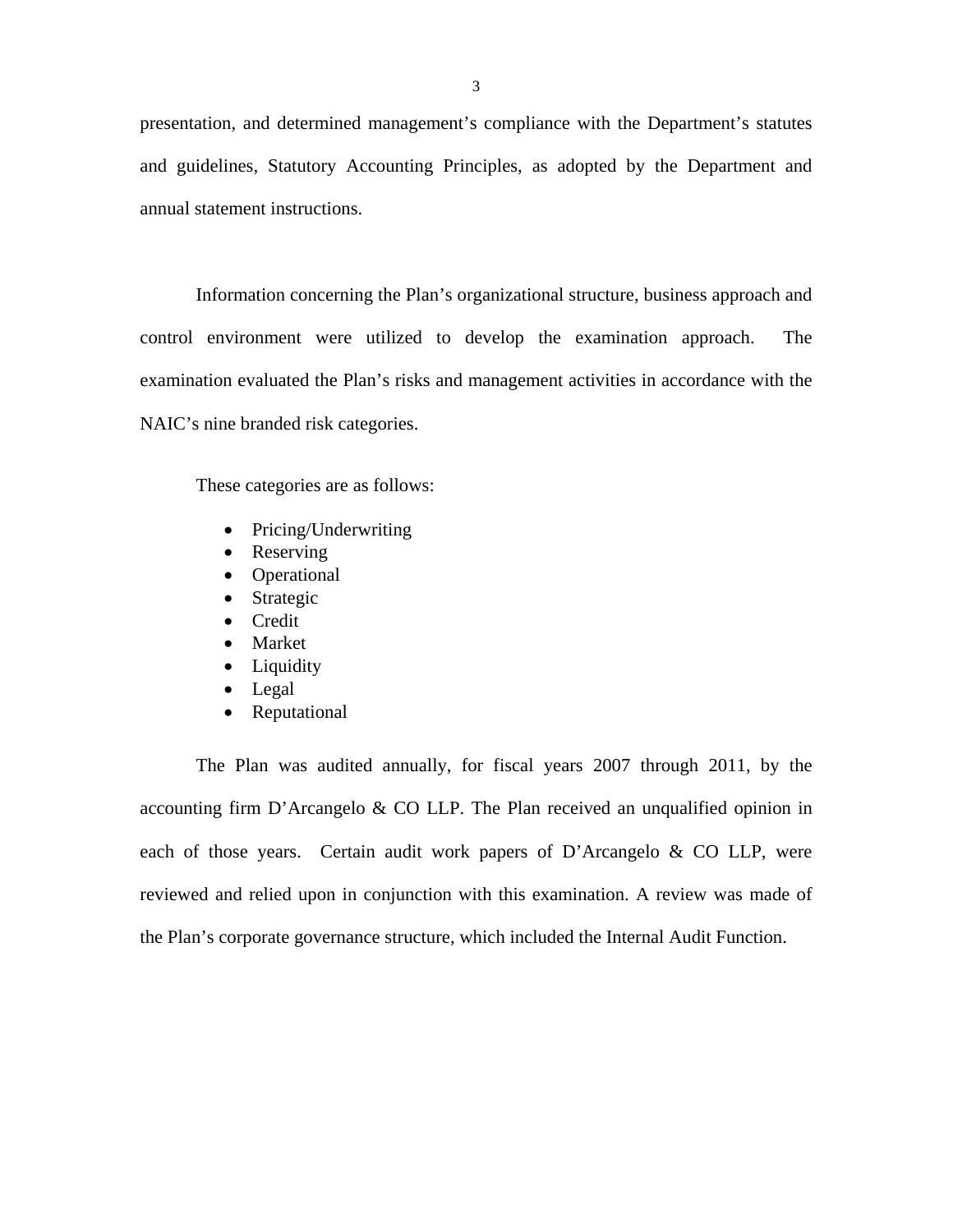<span id="page-5-0"></span>This report on examination is confined to financial statements and comments on those matters which involve departures from laws, regulations or rules, or which require explanation or description.

A review was also made to ascertain what action was taken by the Plan with regard to comments and recommendations contained in the prior report on examination.

#### **2. DESCRIPTION OF THE PLAN**

The Plan provides benefits to covered employees and their eligible dependents. On April 1, 2000, the Plan was issued a certificate of authority by the Superintendent of Insurance under Article 47 of the New York Insurance Law. Pursuant to such certificate of authority, the Participants have agreed to share the costs and assume the liabilities for medical, surgical, prescription drugs, and hospital benefits provided to covered employees (including retirees) and their dependents.

There are currently twenty school districts and one BOCES participating in the Plan. The Plan participants as of June 30, 2011 were as follows:

Andes Central School District Charlotte Valley Central School District Cherry Valley/Springfield Central School District Cooperstown Central School District Delhi Central School District Edmeston Central School District Gilboa/Conesville Central School District Hunter-Tannersville Central School District Jefferson Central School District Laurens Central School District Margaretville Central School District

Milford Central School District Morris Central School District Otsego-Northern Catskill Board of Cooperative Educational Services Roxbury Central School District Schenevus Central School District Sidney Central School District South Kortright Central School District Stamford Central School District

Windham-Ashland-Jewett Central School District Worcester Central School District

4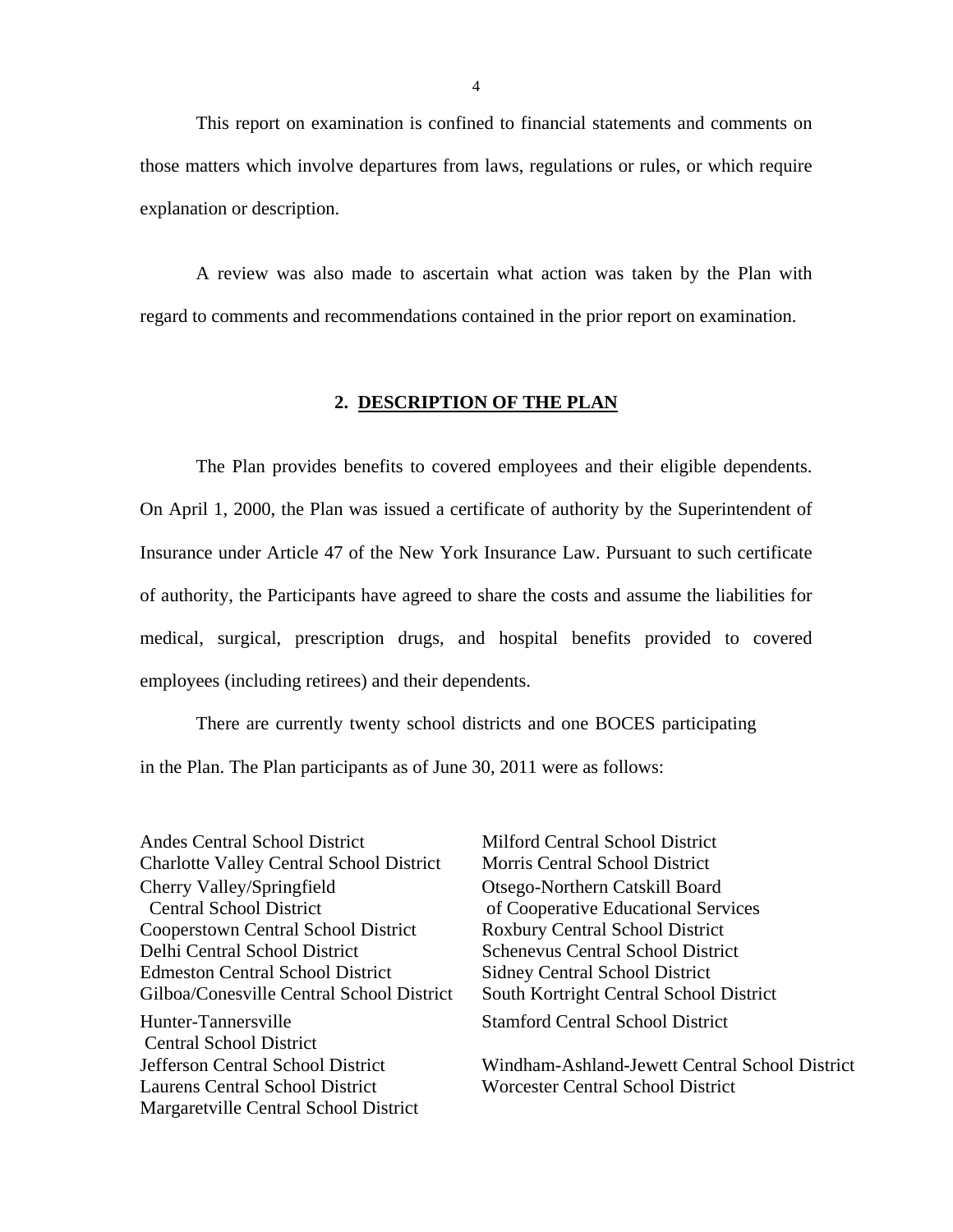#### <span id="page-6-0"></span>A. Corporate Governance

Pursuant to the Municipal Cooperative Agreement, management of the Plan is to be vested in a Governing Board, comprised of one representative from each participating school district, including BOCES. The Governing Board of the Plan as of June 30, 2011 was as follows:

| <u>Name &amp; Residence</u>                              |
|----------------------------------------------------------|
| Patricia Norton-White<br><b>Blumville, New York</b>      |
| Dr. Robert Chakar<br>White Lake, New York                |
| Jennifer Bolton-Carls<br>Oneonta, New York               |
| Thomas O'Brien<br>Roxbury, New York                      |
| <b>Patrick Darfler-Sweeney</b><br>Tannersville, New York |
| Mark Dupra<br>Oneonta, New York                          |
| Peter Livshin<br>Milford, New York                       |
|                                                          |

Clifton J. Hebert Cooperstown, New York

Robert Miller Oneonta, New York

Roger Adams Unadilla, New York

#### Affiliation

Superintendent, South Kortright Central School District

Superintendent, Andes Central School District

Superintendent, Otsego-Northern Catskill Board of Cooperative Educational Services

Superintendent, Roxbury Central School District

Superintendent, Hunter-Tannersville Central School District

Superintendent, Charlotte Valley Central School District

Superintendent, Milford Central School District

Superintendent, Cooperstown Central School District

Superintendent, Cherry Valley/Springfield Central School District

Superintendent, Delhi Central School District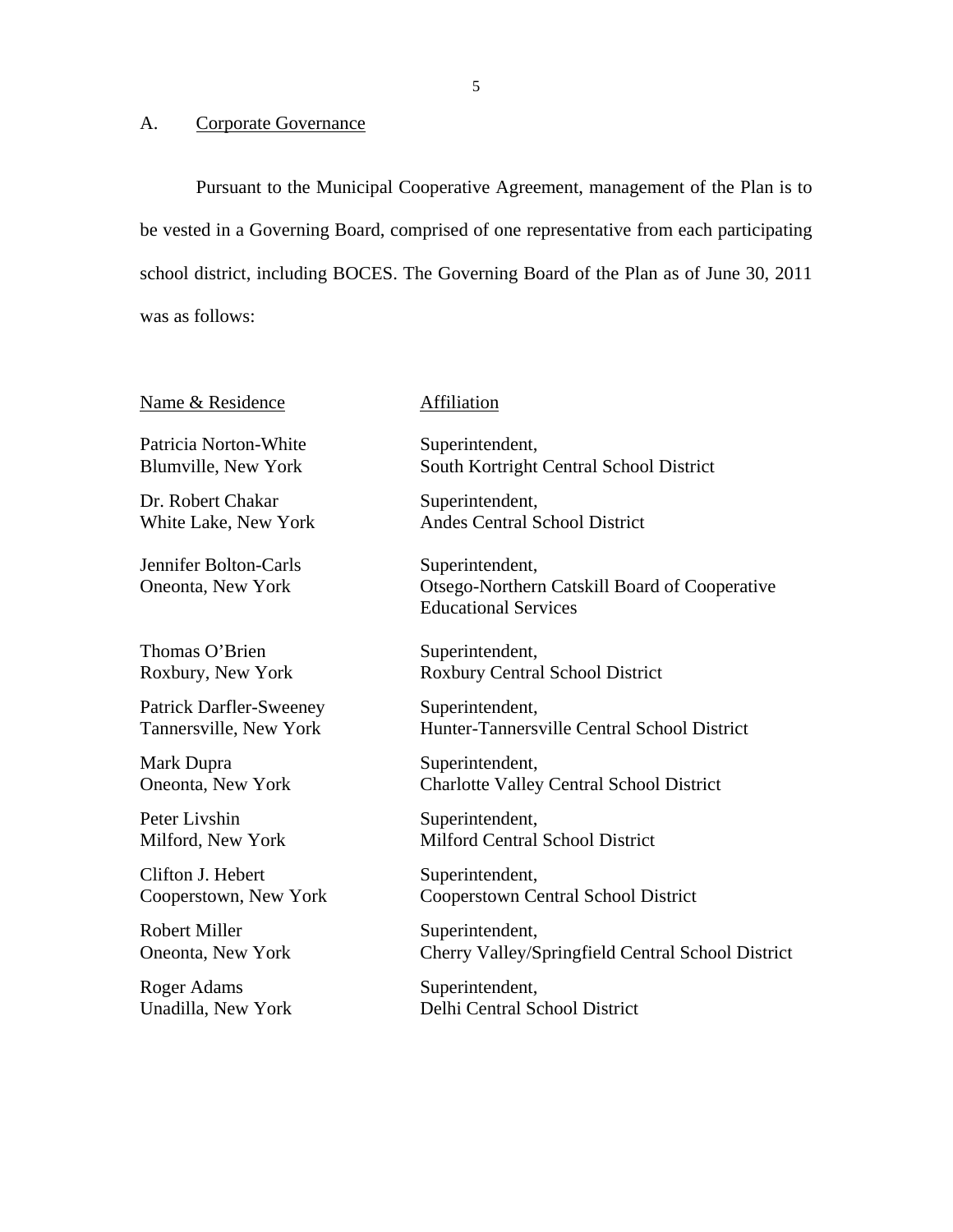#### Name & Residence **Affiliation**

Carl Mummenthey Jefferson, New York

Anthony Albanese Scotia, New York

David Rowley Edmeston, New York

Tonda Dunbar Stamford, New York

Gary Kuch Cooperstown, New York

Ruth Reeve Harpersfield, New York

Matthew Sheldon Morris, New York

Romona Wenck Laurens, New York

John Wiktorko Hadley, New York

Lynda Bookhard Schenevus, New York

Grayson Stevens Sidney, New York

Superintendent, Jefferson Central School District

Superintendent, Margaretville Central School District

Superintendent, Edmeston Central School District

Superintendent Stamford Central School District

Superintendent, Worcester Central School District

Superintendent, Gilboa/Conesville Central School District

Superintendent, Morris Central School District

Superintendent, Laurens Central School District

Superintendent, Windham-Ashland-Jewett Central School District

Superintendent, Schenevus Central School District

Superintendent, Sidney Central School District

According to its municipal cooperation agreement, the Governing Board of the Plan is to meet at least once annually, at a site within the geographic area served by the Otsego-Northern Catskill-Board of Cooperative Educational Services. The minutes of all meetings of the board of trustees were reviewed. All such meetings were well attended, however, it was noted that of the nineteen meetings held during the period under

#### 6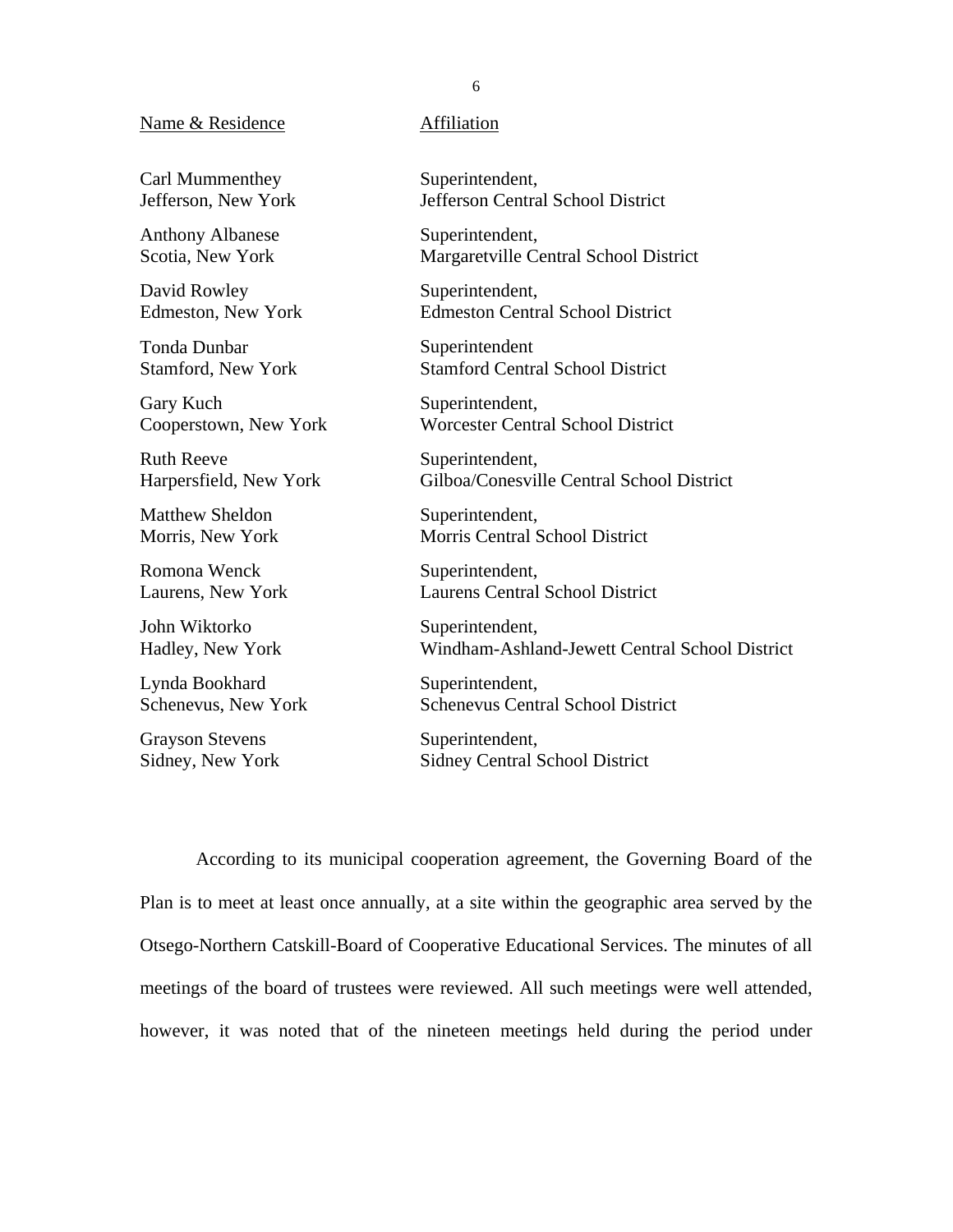examination, two members of the board failed to attend at least one-half of those meetings.

Members of the board have a fiduciary responsibility and must evince an ongoing interest in the affairs of the Plan. It is essential that board members attend meetings consistently and set forth their views on relevant matters so that appropriate decisions may be reached by the board.

It is recommended that board members who are unable or unwilling to attend meetings consistently should resign or be replaced.

A similar recommendation was made in the prior report on examination.

Additionally, during the period under examination, the board of governors established several committees. However, these committees failed to meet during the period under examination.

It is recommended that the committees established by the board of governors either conduct meetings or be disbanded.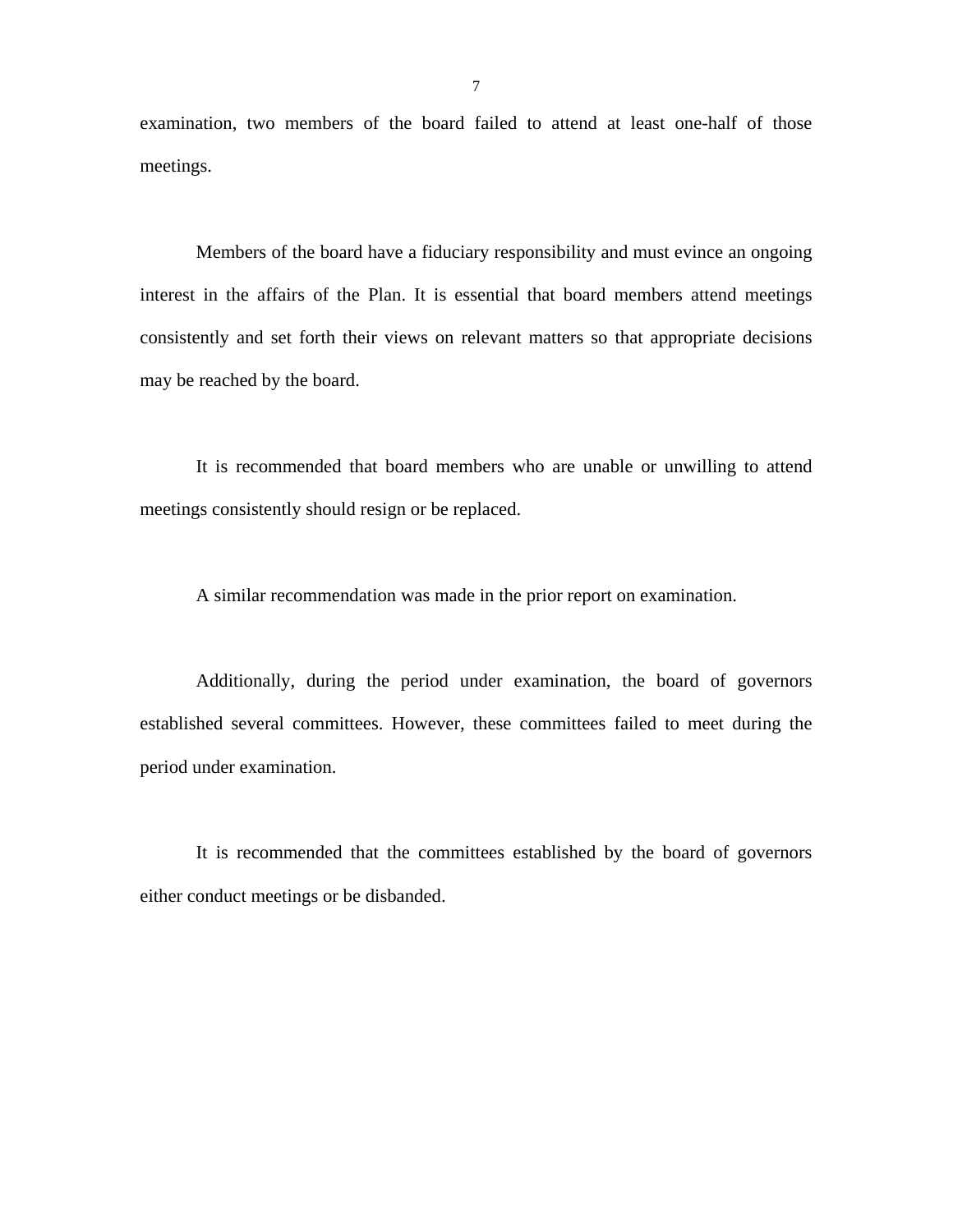8

The principal officers of the Plan as of June 30, 2011 were as follows:

Officer Title

Jennifer Bolton-Carls Chairperson & President Ed Roche Vice Chairperson Patricia Wagner Chief Financial Officer Darleen Callahan Benefits Coordinator Kathy Schmeidel Secretary

The board of governors has designated John Lynch as the Attorney-in-Fact who is authorized to receive service of a summons or other legal paper in any action, suite or proceeding arising out of any contract, agreement or transaction involving the Plan.

#### Municipal Cooperation Agreement

Section 4710(a)(1) of the New York Insurance Law states:

"(a) The governing board of the municipal cooperative health benefit plan shall:

(1) file for approval with the superintendent a description of material changes in any information provided in the application for certificate of authority in the form and manner prescribed by the superintendent:"

Article 5-G of the New York General Municipal Law authorizes municipal corporations to enter into a Municipal Cooperation Agreement for the performance of those functions or activities in which they could engage individually.

Article 47 of the New York Insurance Law specifically permits the establishing of municipal cooperative health benefit plans. Such plans are required pursuant to Section 4705 of the New York Insurance Law to be established and maintained under a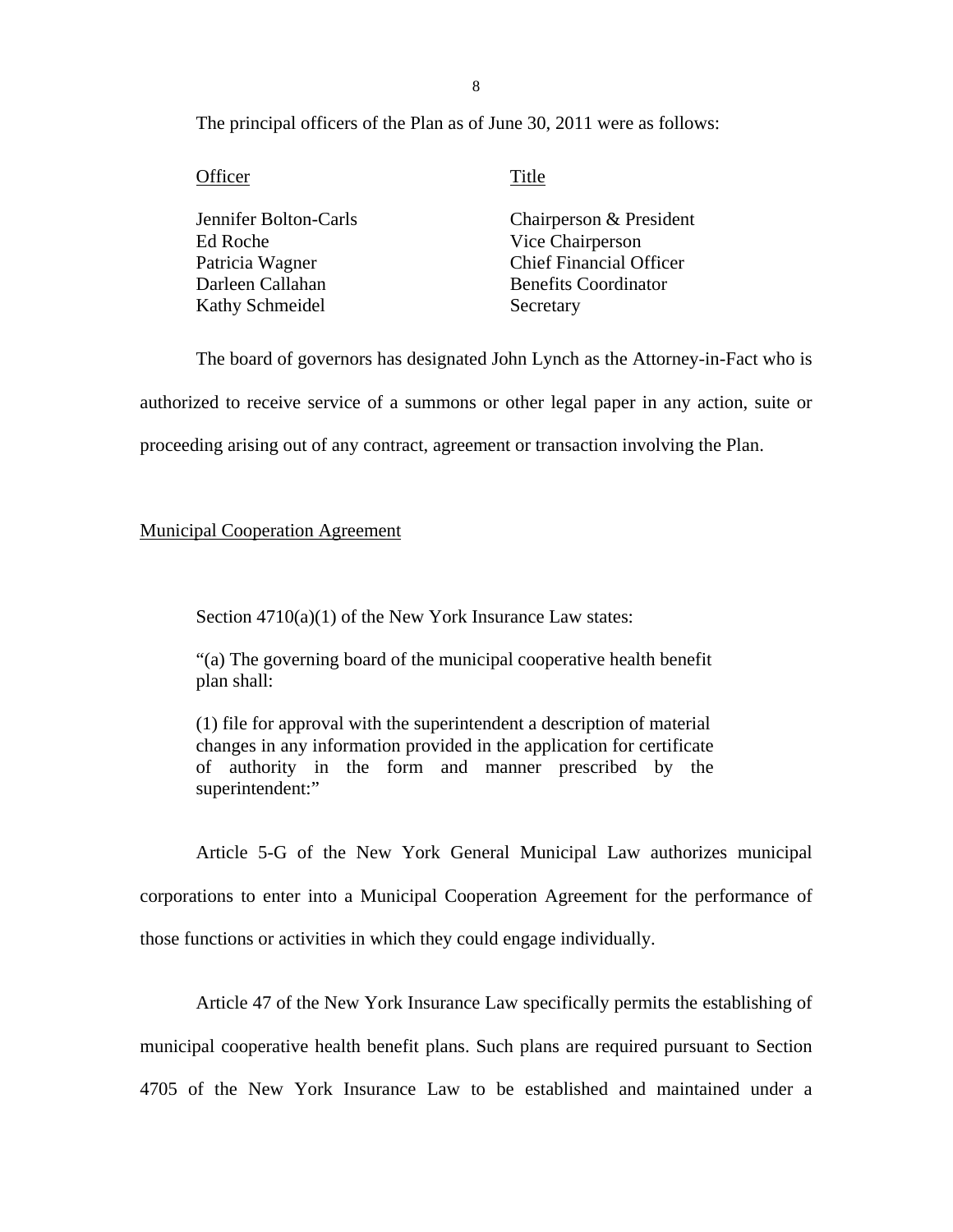Municipal Cooperation Agreement. The Municipal Cooperation Agreement and any amendment thereto shall be approved by each participating municipal corporation by majority vote of each such cooperation's governing body.

During the examination period, the Plan's Municipal Cooperation Agreement was amended to include a change in home office address and the inclusion of additional school districts within the Plan. A review of the Plan's Municipal Cooperation Agreement determined that the individual municipal participants approved the Plan's amended municipal cooperation agreement.

However, it was determined during the examination that the Plan failed to file for approval its amended Municipal Cooperation Agreement with the Department.

It is recommended that Plan comply with Section  $4710(a)(1)$  of the New York Insurance Law and file for approval with this Department all unapproved amendments to its municipal cooperation agreement.

Subsequent to the examination, the Plan filed for approval its amended Municipal Cooperation Agreement with this Department. At the time of this writing, such amended Municipal Cooperation Agreement is being reviewed by the Department.

#### By-Laws

During the examination, Plan management provided a document to the examiners, entitled, "Catskill Area Schools Employee Benefit Plan Membership" which was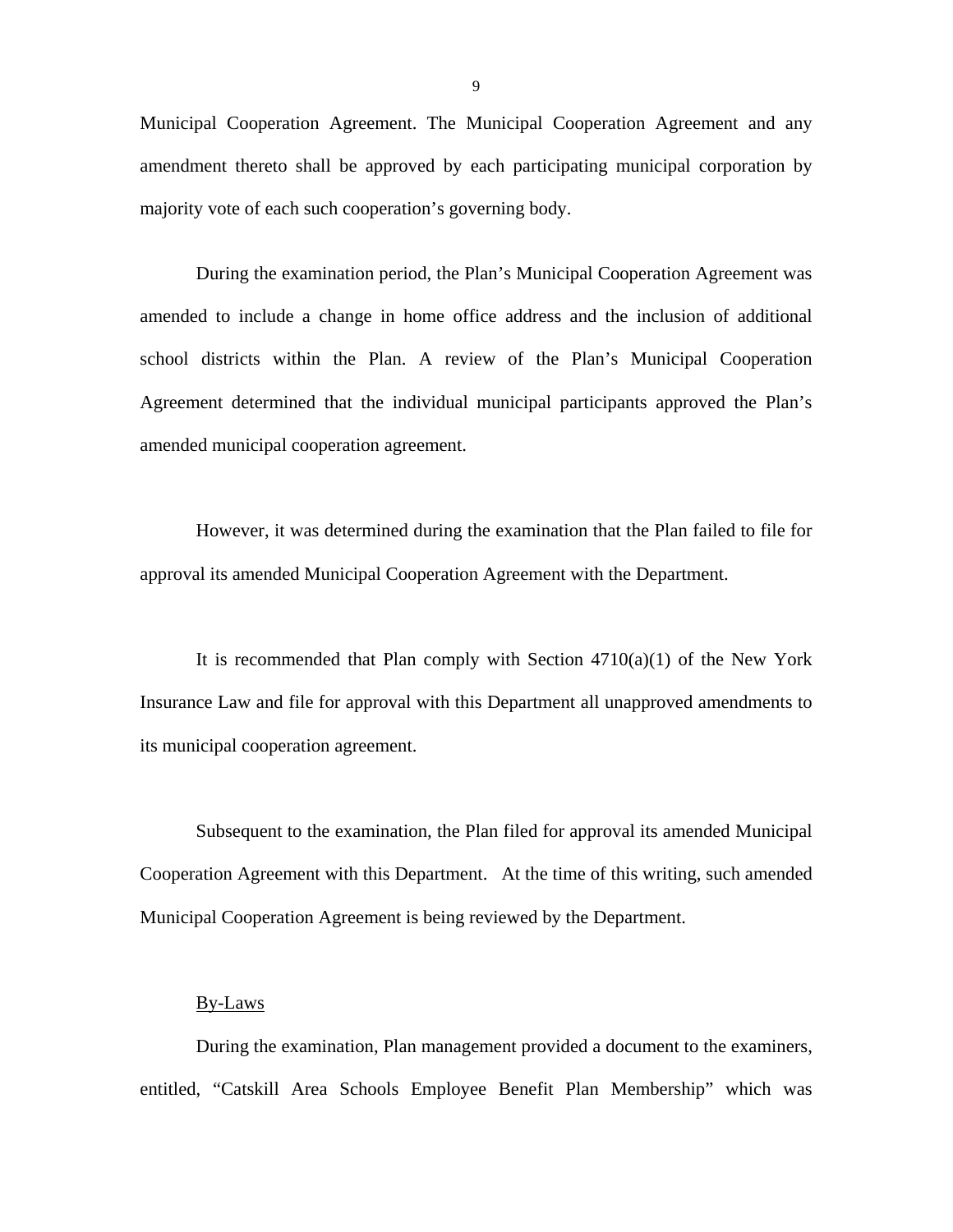indicated as being the Plan's by-laws. A review of the Plan's indicated by-laws ("document") revealed that the document was in need of amendment. Such document was implemented on February 21, 1996 and has not been amended since that date. Since such date, amendments have been made to the Plan's Municipal Cooperation Agreement.

Further, the document states that the chairperson will be elected annually at the governing board's April meeting by the governing board, whereas the Plan's municipal cooperation agreement states that a chairperson shall be elected each year at the Plan's annual meeting which takes place in October of each year.

It is recommended that the Plan clearly indicate within the document entitled, "Catskill Area Schools Employee Benefit Plan Membership", that such document contains the Plan's by-laws and update such by-laws where necessary to comply with the provisions outlined within the Plan's Municipal Cooperation Agreement. It is also recommended that the Plan file for approval its updated, revised by-laws with this Department.

#### Prior Report on Examination

Section 312(b) of the New York Insurance Law states in part,

"(b) A copy of the report shall be furnished by such insurer or other person to each member of its board of directors and each such member shall sign a statement which shall be maintained in the insurer's files confirming that such member has received and read such report…"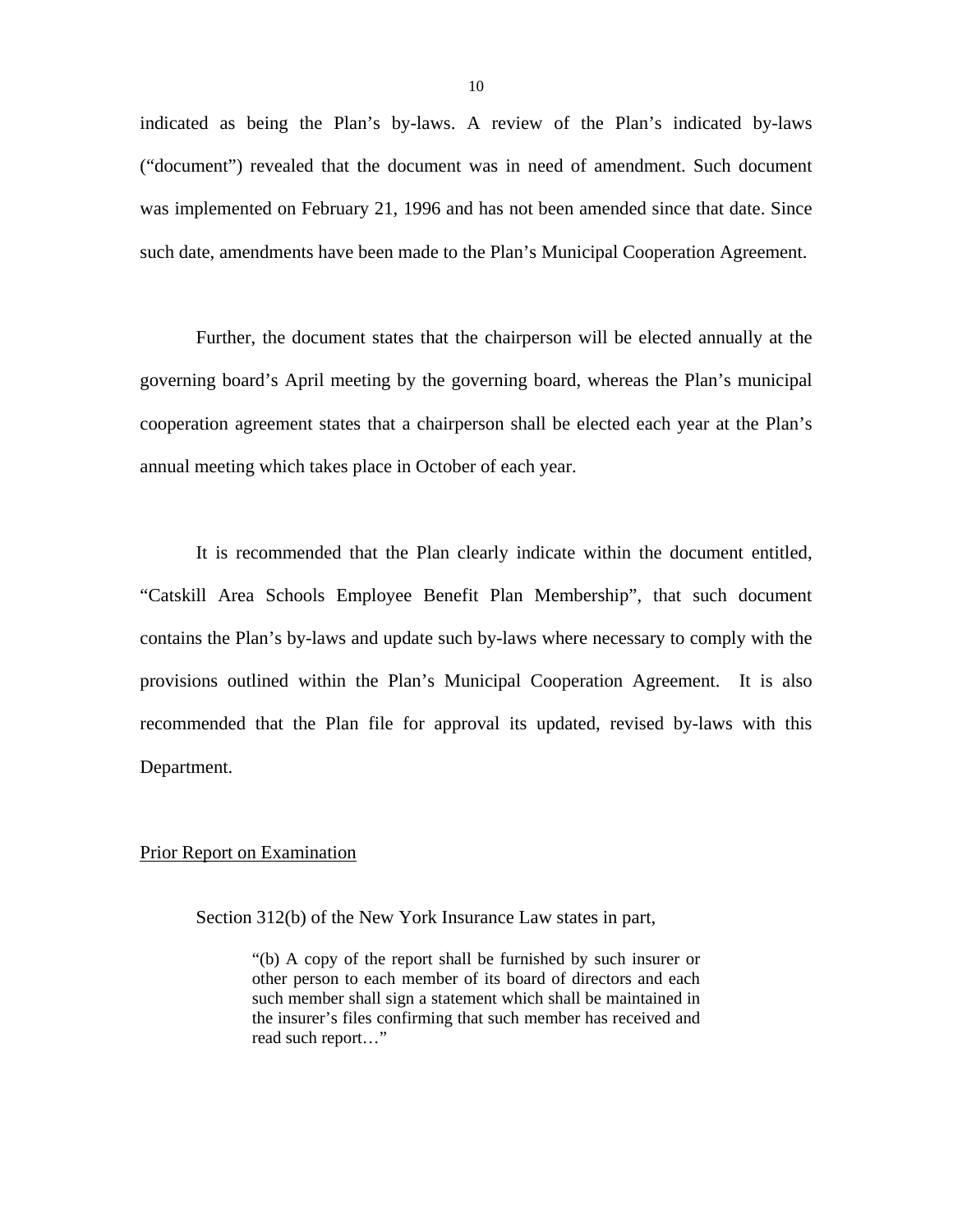The Plan was unable to provide the examiner with documentation that each member of the board of governors had signed a statement confirming that each such board member had received and read the prior report on examination.

It is recommended that the Plan comply with the requirements of Section 312(b) of the New York Insurance Law and maintain within its files each board member's signed statement confirming that such board member had received and read the report on examination issued to the Plan by this Department.

#### Internal Controls

A review of the Plan's service contract with D'Arcangelo & CO LLP, the Plan's Certified Public Accounting ("CPA") firm, indicates that such CPA firm is not responsible for rendering an opinion on the Plan's internal control systems.

Section 4705(e)(1) of the New York Insurance Law states in part:

"(e) The municipal cooperation agreement shall provide for the following to be prepared and furnished to the governing board… and to the superintendent:

(1) an annual audit, and opinions thereon, by an independent certified public accountant, of the financial condition, accounting procedures and internal control systems of the municipal cooperative health benefit plan;"

Article VII (A) of the Plan's Municipal Cooperation Agreement states in part:

"The following reports are to be prepared and furnished to the Board, to participating school districts and BOCES, to unions which are the exclusive collective bargaining representatives of employees covered by the Plan, and to the Superintendent of the Department of Insurance: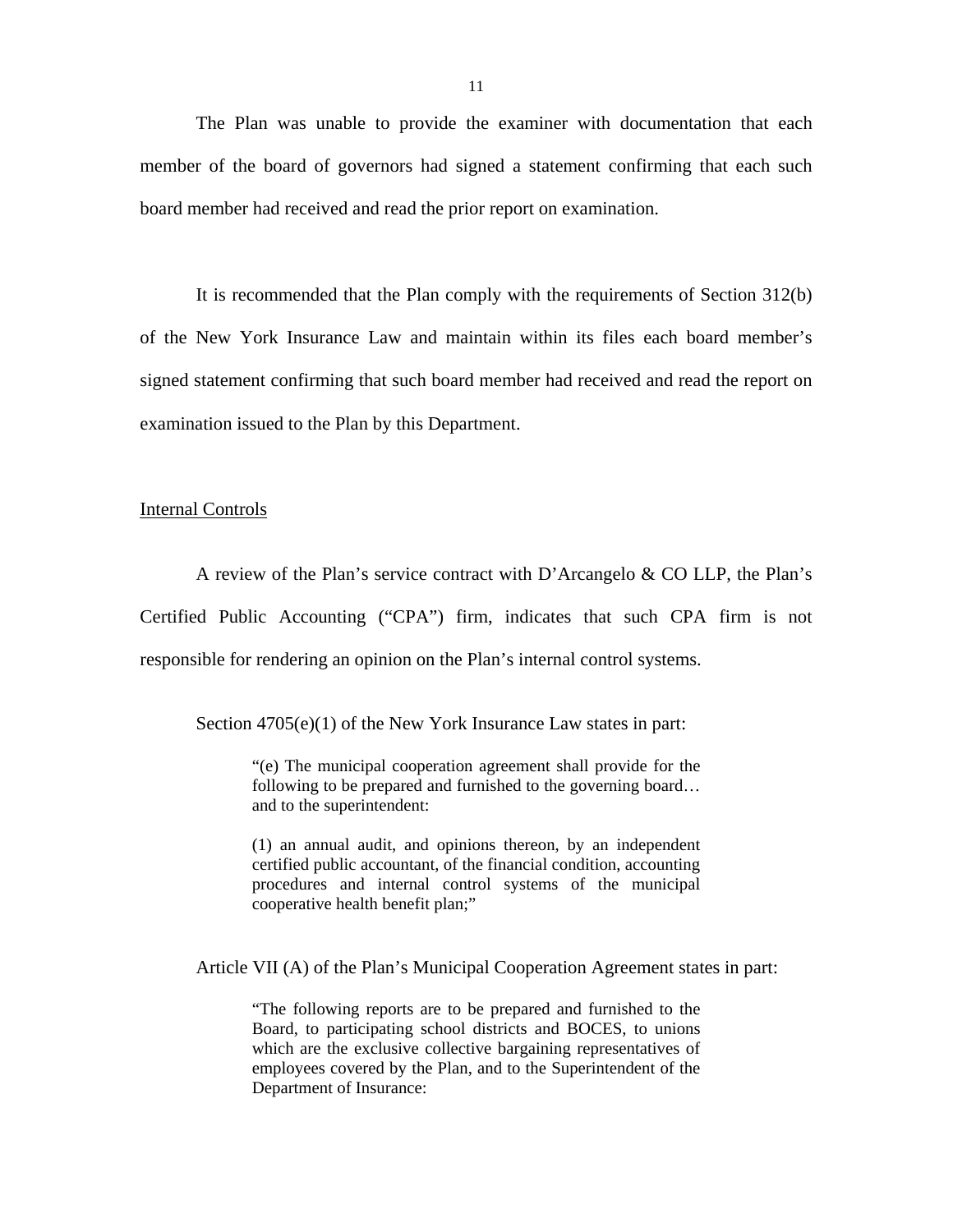A). annually, not later than one hundred and twenty days after the close of the Plan's fiscal year, a report showing the financial condition and affairs of the Plan, in such form and providing such other information as the Superintendent may prescribe, together with an audit, and opinions thereon, by an independent certified public accountant, of the financial condition, accounting procedures and internal control systems of the Plan …"

It is recommended that the Plan amend its contract with its CPA firm to include a review and rendering of an opinion of the Plan's internal control systems on an annual basis, in order to comply with the requirement of Section  $4705(e)(1)$  of the New York Insurance Law.

A review of the Plan's corporate governance structure revealed that the Plan's Governing Board did not adopt written procedures that would allow the board to obtain certification, annually, from either an internal auditor or independent CPA that the responsible officers have implemented the procedures adopted by the board.

Also, the board of governors failed to obtain from the Plan's general counsel, a statement that the Plan's current claims adjudication procedures, including those set forth in the current claims manual, are in accordance with applicable statutes, rules and regulations.

It is recommended that, as a prudent business practice, the board of governors adopt written procedures that would require the board to obtain annual certification from either the Plan's internal auditor or independent CPA firm to the effect that the Plan's responsible officers have implemented procedures adopted by the board. It is also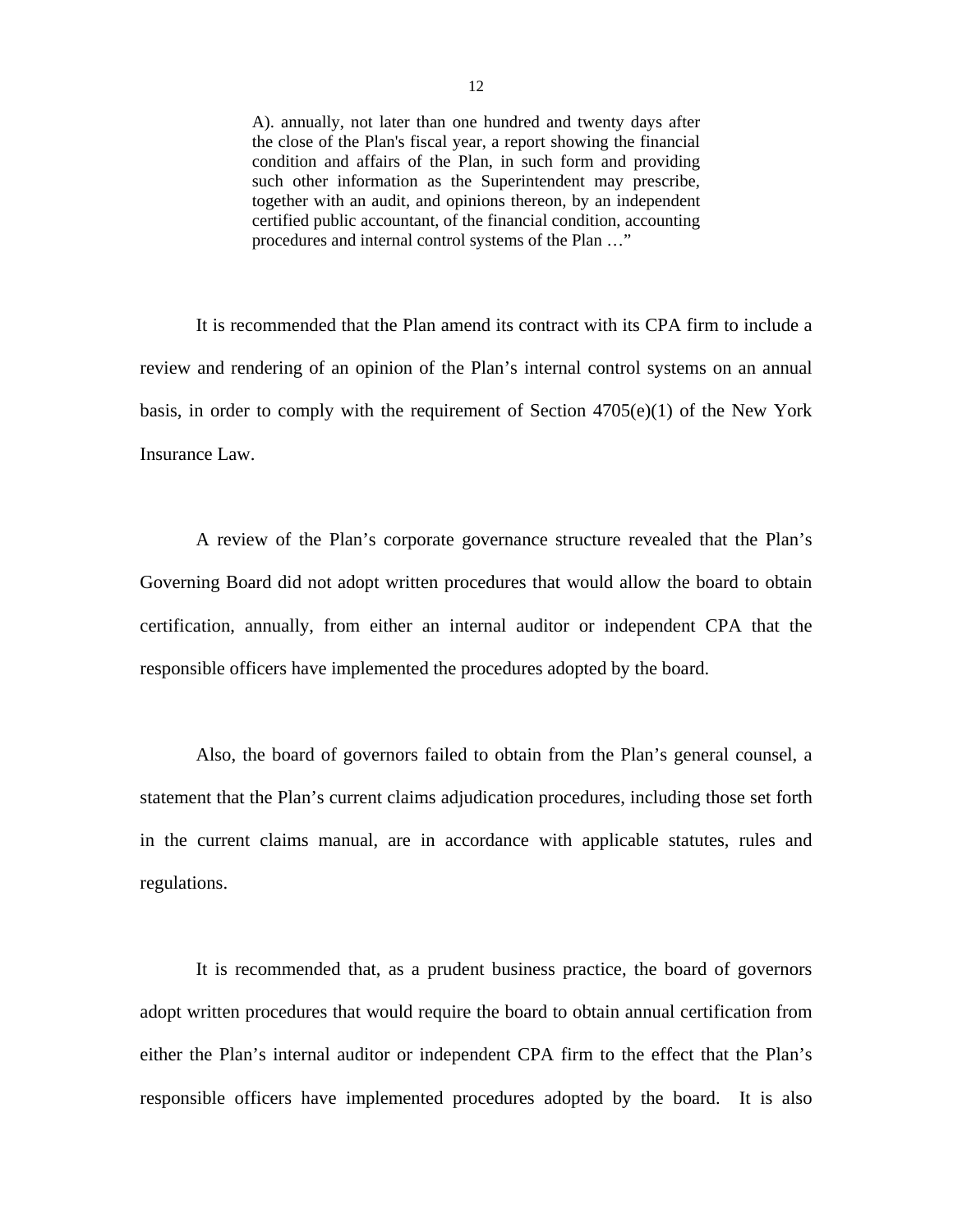recommended that the Plan obtain a certification from its general counsel that its current claims adjudication procedures, including those set forth in current claims manuals, are in accordance with applicable statutes, rules and regulations.

#### B. Territory and Plan of Operation

The Plan provides health benefits in Otsego, Delaware, Schoharie and Greene counties within New York State. The Plan provides its members with medical and hospital coverage, prescription drug coverage and vision benefits. The Plan reported annual written premiums of \$33,042,721 as June 30, 2011. The Plan has increased its membership with the addition of two school districts (Schenevus Central School District and Sidney Central School District) during the examination period. The Plan's membership as of June 30, 2011 was 3,405.

| Year                                                         | 2007       | 2008        | 2009       | 2010        | 2011         |
|--------------------------------------------------------------|------------|-------------|------------|-------------|--------------|
| Premiums Written                                             | 26,303,992 | 27,545,507  | 28,208,432 | 29,574,838  | 33,042,721   |
| Increase/decrease                                            |            | 1,241,515   | 662,925    | 1,366,406   | 3,467,883    |
| Ratio of increase<br>in premiums<br>written between<br>years |            | 4.7%        | 2.4%       | 4.8%        | 11.7%        |
| Year                                                         | 2007       | 2008        | 2009       | 2010        | <u>2011</u>  |
| Enrollment<br>Increase/decrease                              | 2,991      | 3,036<br>45 | 3,045<br>9 | 3,120<br>75 | 3,405<br>285 |
| Ratio of increase<br>in enrollment<br>between years          |            | 1.5%        | 0.3%       | 2.5%        | 9.1%         |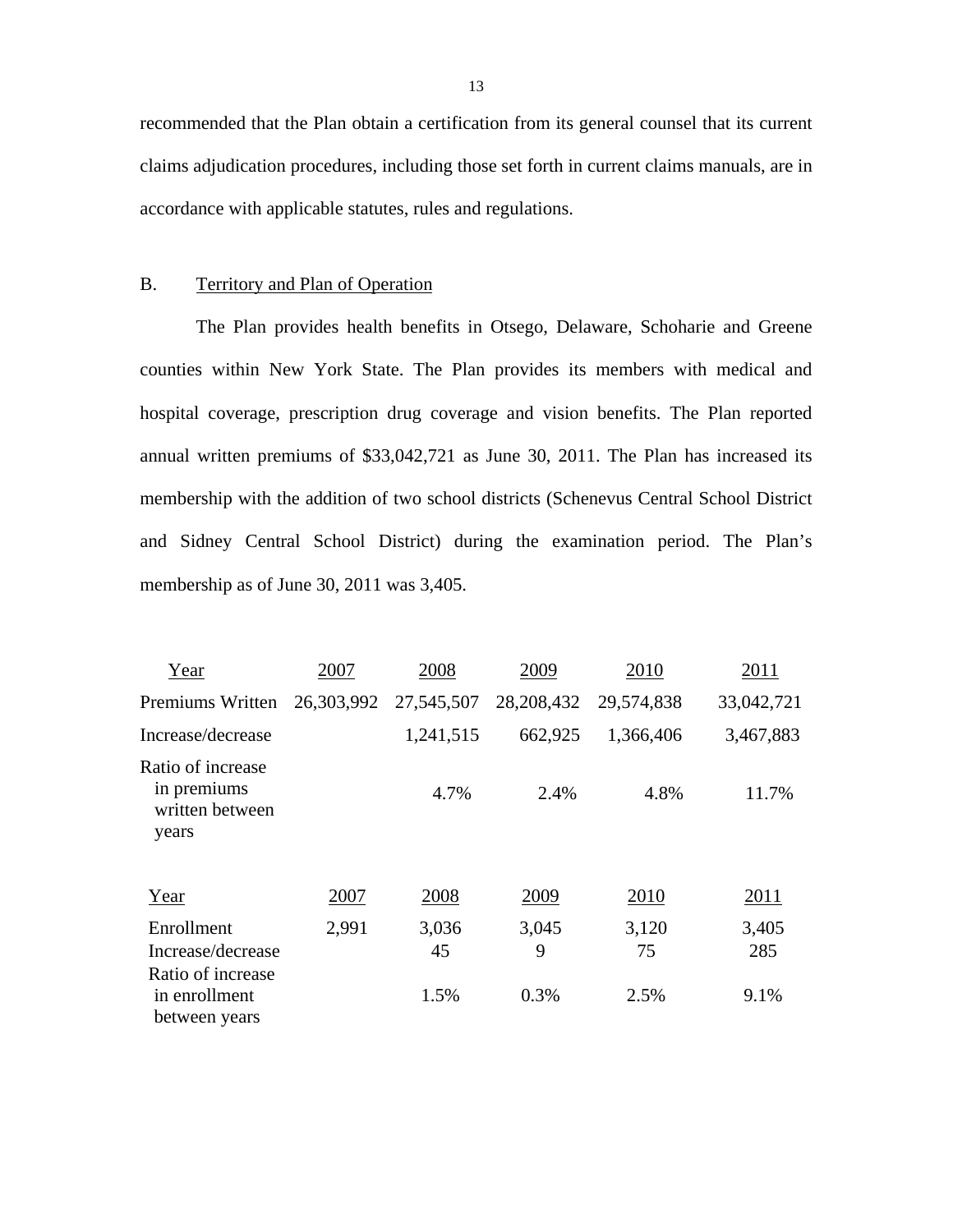<span id="page-15-0"></span>The Plan, during the examination period, experienced an increase in enrollment due to the addition of two school districts. On February 1, 2009, the Plan approved the enrollment of Schenevus Central School District; two separate enrollments were done for this school district, (teaching staff and non-teaching staff). On July 1, 2010, the Plan approved the enrollment of Sidney Central School District into the Plan.

#### C. Administrative Service Agreements

#### Health Benefits Service Agreement

Services provided by EBS-RMSCO to the Plan under this agreement are as follows: monitoring the health care programs administered by the Plan and present cost savings recommendations; provide an annual review of Plan's benefits design; provide possible benefit plan modifications in the areas of cost control, administrative procedures and/or benefits changes. In addition, EBS-RMSCO also provides the Plan with a monthly listing of covered employees for reconciliation purposes under this agreement.

#### Management Service Agreement

KBM Management, Inc., under this agreement provides the Plan with assistance/advice as needed, including, but not limited to benefit analysis, plan design, cost control measures and economic-medical developments. KBM Management, Inc. also provides consulting services to the Plan's board of governors as required, including, but not limited to, matters regarding negotiations with employee groups, and actuarial services, including annual cost projections for plan modifications, determination of budget requirements, and actuarial opinions.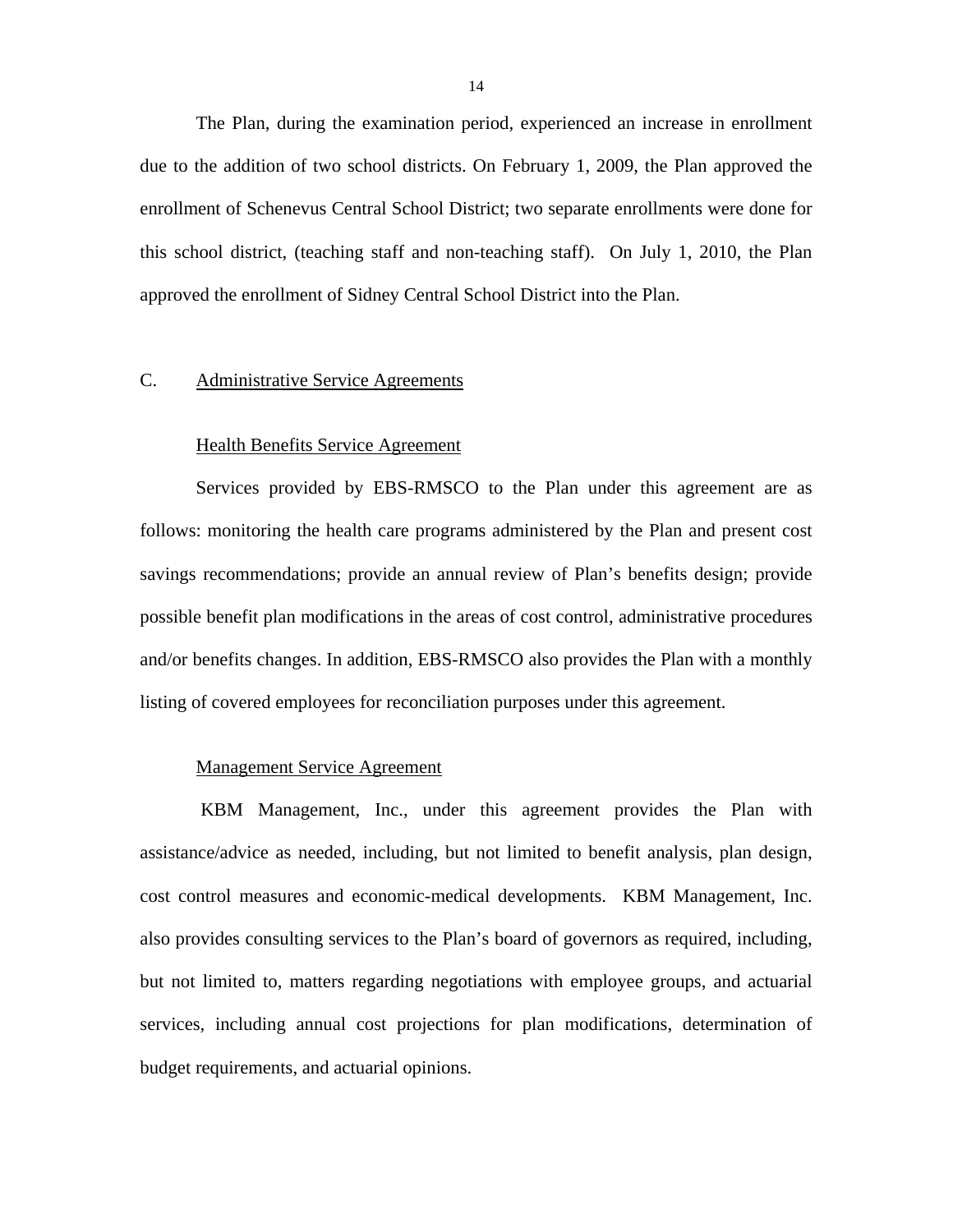<span id="page-16-0"></span>The Plan renewed its contract with KBM Management, Inc. for the period July 1, 2010 through June 30, 2013.

#### $\mathbf{D}$ . Stop-Loss Coverage

As required by Section 4707 of the New York Insurance Law, the Plan maintained during the examination period, both specific excess stop-loss coverage and aggregate excess stop-loss coverage. The companies which issued the stop-loss coverages during the examination were authorized to do business in New York.

As of June 30, 2011, the Plan maintained stop-loss coverage with an authorized insurer as follows:

Specific excess stop-loss coverage

.

Excess of loss 100% of \$300,000 excess of \$1,000,000 per member, per contract year.

Aggregate excess stop-loss coverage

Excess of loss 100% of \$300,000 excess of \$700,000 after 125% of expected benefits have been reached.

## E. Conflict of Interest Policy

A review of the Plan's conflict of interest policy determined that the board of governors did not establish its own conflict of interest policy. Instead, the Plan uses the conflict of interest policy established by Otsego-Northern Catskill-BOCES.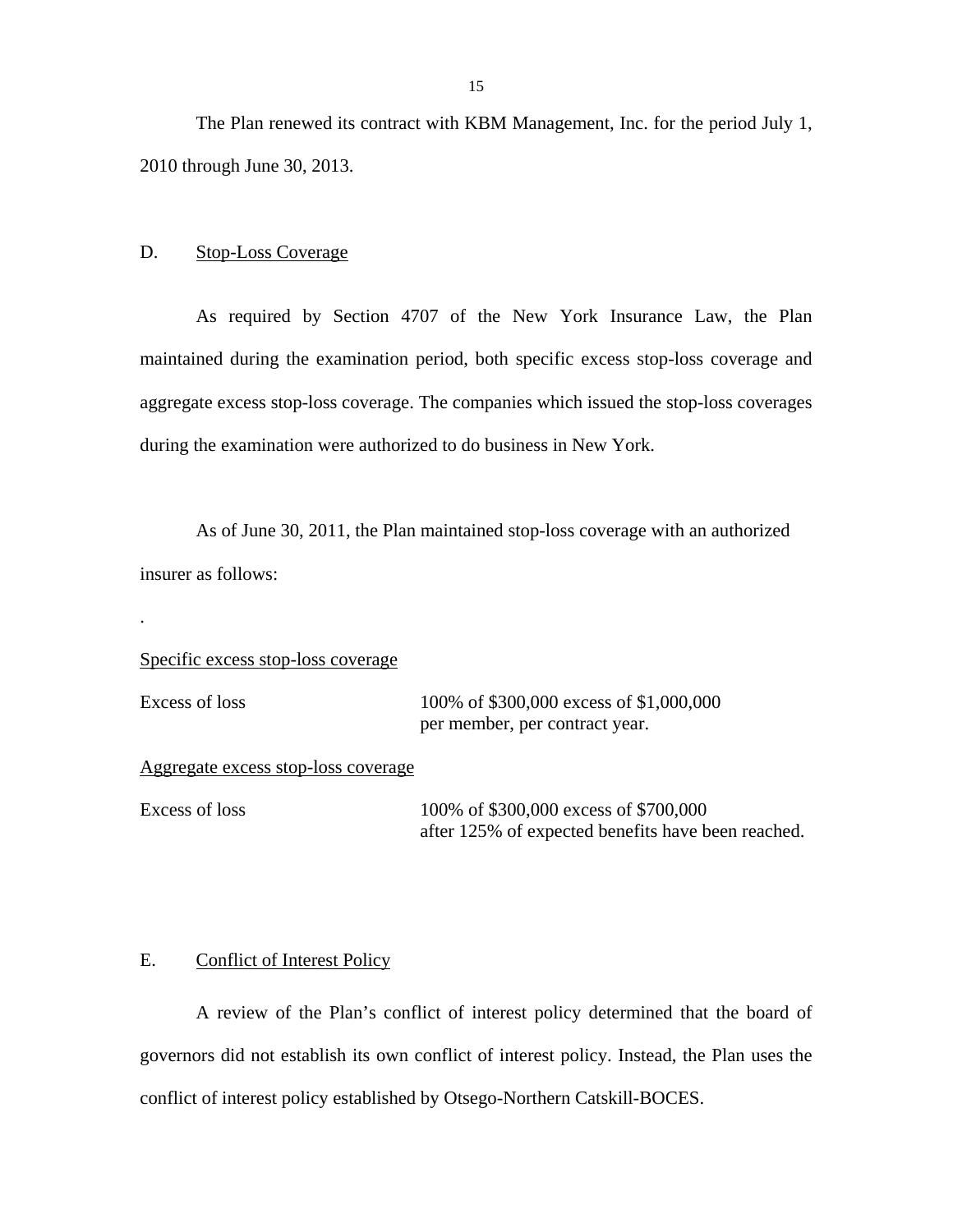<span id="page-17-0"></span>It is recommended, as a prudent business practice, that the board of governors of the Plan establish its own conflict of interest policy to be signed annually by its board members, officers and key employees.

## F. Accounts and Records

#### Premiums Receivable

Article VI Item F of the Plan's Municipal Cooperation Agreement states the following in part:

> "… the Participants' monthly premiums are to be forwarded to the Chief Fiscal Officer for deposit in the Plan's joint fund or funds by the  $15<sup>th</sup>$  of each and every month. During the Plan Year (July  $1 -$  June 30) a late payment charge of 1% of the monthly installment then due shall be charged for any day, except when the  $15<sup>th</sup>$  falls on a Saturday, Sunday, legal holiday or day observed as a legal holiday by the BOCES. Failure to pay an installment and penalty within thirty days of the due date shall automatically terminate a Participant's membership in the CASEBP unless extended for a good cause by the unanimous vote of the Directors."

A review of the Plan's annual statement revealed that for years 2009, 2010 and 2011, the Plan reported certain premiums receivable as greater than thirty days outstanding. Further review revealed that upon receipt of the outstanding premiums, the Plan failed to charge the districts the one percent (1%) of the monthly installment then due in non-compliance with its Municipal Cooperation Agreement.

It is recommended that, either the Plan collect the late payment fee or if it is the intent of the board of governors to not charge its participants a late payment fee relative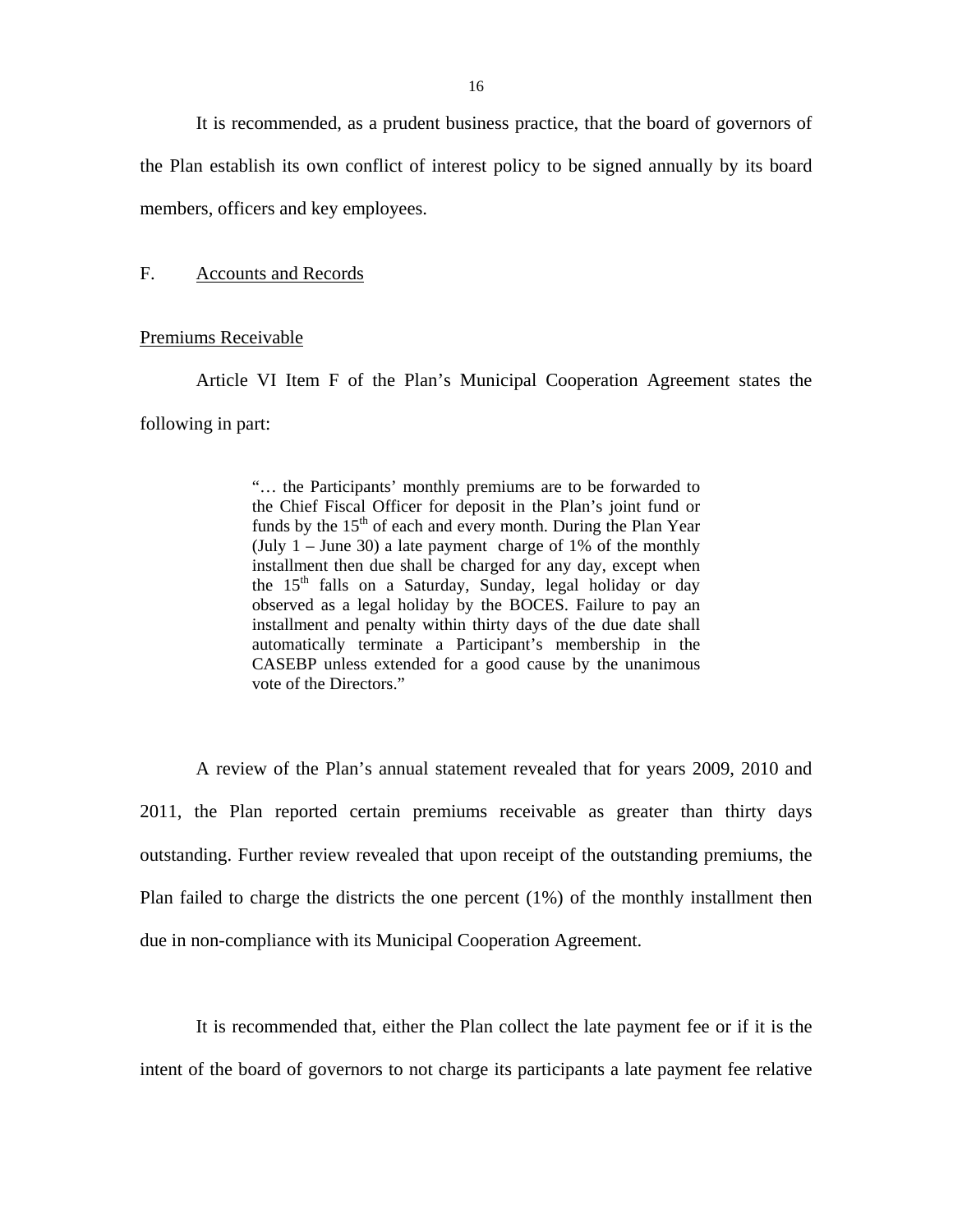to overdue monthly installments, the Plan amend its Municipal Cooperation Agreement to delete such late payment fee requirement and submit such amendment to the Department for approval.

#### Annual and Quarterly Statement Reporting

In a Department letter dated January 10, 2008 to the Plan, CASEBP was advised the Department to revise its total net worth, as reported in its 2007 annual statement filing. However, the examiner noted that the Plan failed to revise its net worth as directed by the Department and agreed upon by CASEBP. Such failure to revise its December 31, 2007 reported net worth resulted in the reporting of an incorrect prior year net worth amount within the Plan's June 30, 2008 annual statement.

It was also noted that the Plan failed to adhere to annual statement instructions properly by reporting certain assets as net amounts against liabilities within its filed September 30, 2011 quarterly statement. Further the Plan failed to include an amount on line 9 (Reinsurance Expense Net of Recoveries) on said quarterly statement, which resulted in corrective adjustment in a subsequent quarter to correct the Plan's year to date reported total of medical and hospital expenses.

It is recommended that the Plan follow the annual statement instructions when preparing and filing its annual and quarterly statements with the Department.

17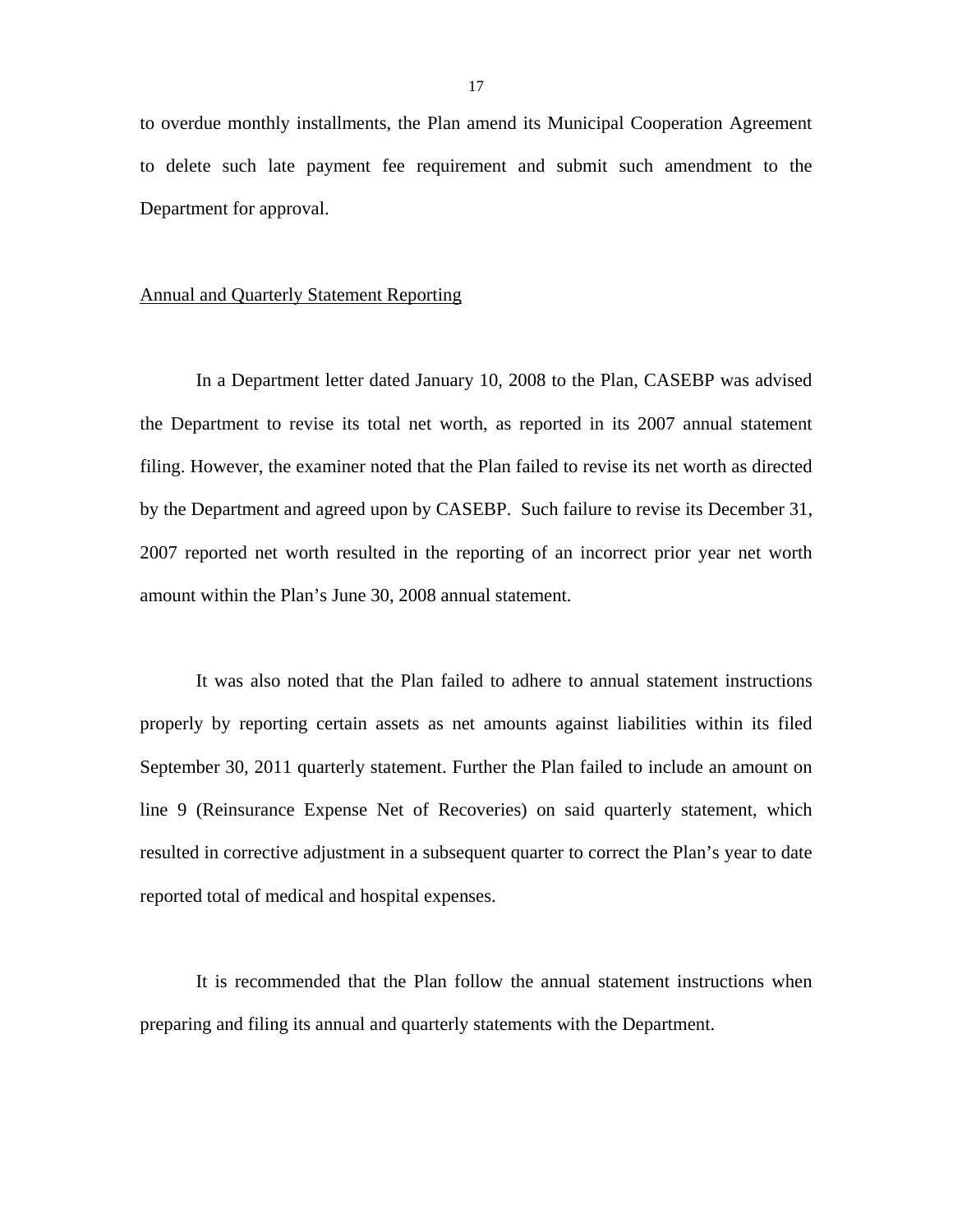#### Dividends to Members

The Plan's board approved the payment of \$1M in dividends to its members (participant schools and Otsego-Northern Board of Cooperative Educational Services in 2011 and 2012 (total \$2M dividends paid). It is anticipated that the Plan will be making dividend payment to its members in subsequent years.

In this regard, it would be beneficial to both the Plan and the Department that the Plan notify the Department of proposed payments of dividends at least ninety days prior to the anticipated payment date so that appropriate reserves and required surplus can be verified as being in place subsequent to such dividend payment.

It is recommended that the Plan, in the future, provide notice of its proposed payment of dividends to its members for review with this Department at least ninety (90) days in advance of the proposed payment of dividends.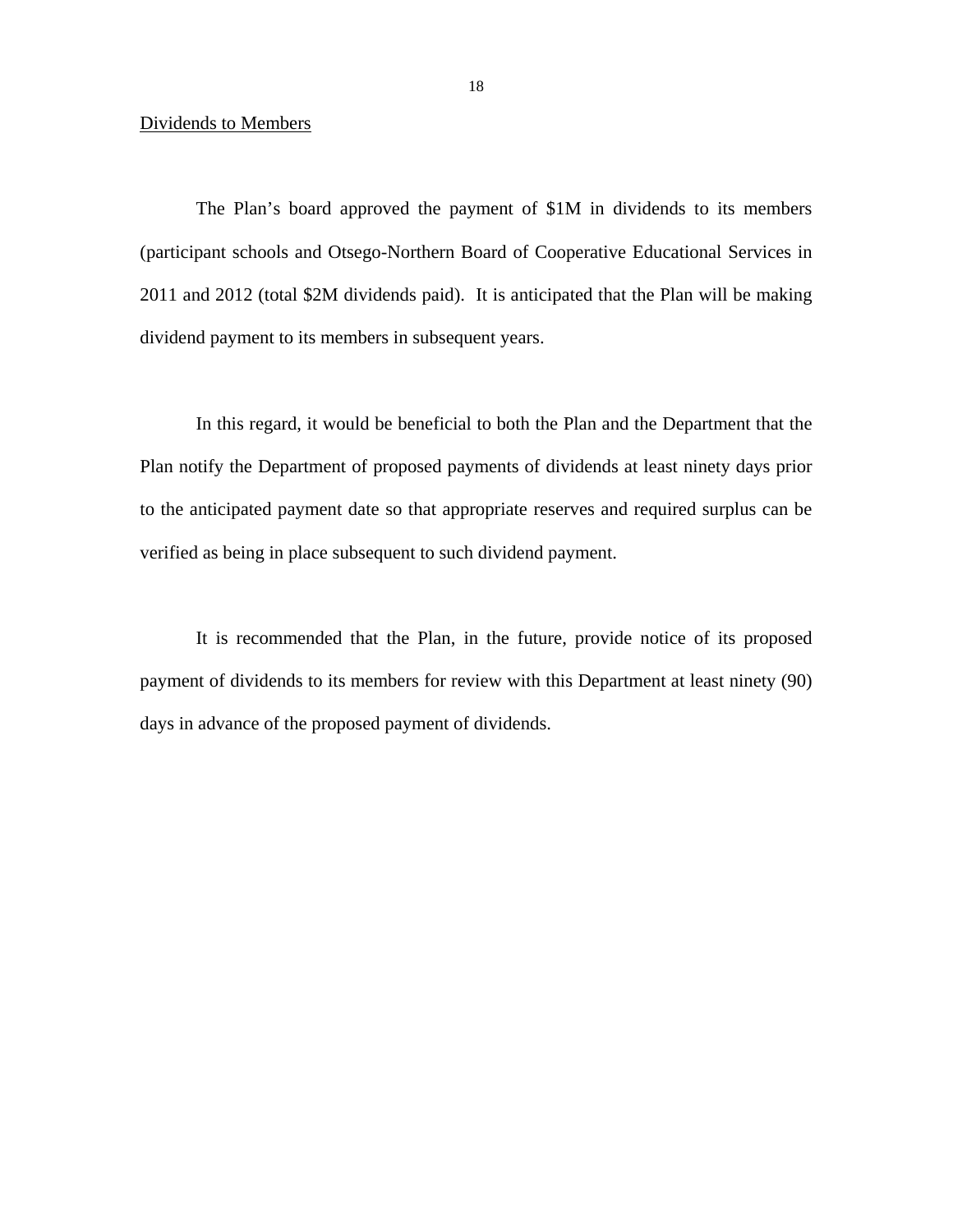# **3. FINANCIAL STATEMENTS**

# A. Balance Sheet

The following shows the assets, liabilities and net worth as determined by this examination as of June 30, 2011. This statement is the same as the balance sheet reported by the Plan in its filed annual statement:

| Assets                          | Examination            | Plan         |
|---------------------------------|------------------------|--------------|
| Cash and cash equivalents       | \$19,348,249           | \$19,348,249 |
| Short-term investments          | 3,296,400              | 3,296,400    |
| Premium receivable              | 486,194                | 486,194      |
| Flex receivable                 | 11,889                 | 11,889       |
| Pre-paid flex                   | 67,028                 | 67,028       |
| <b>Total assets</b>             | \$23,209,760           | \$23,209,760 |
| Liabilities                     |                        |              |
| Accounts payable                | 36,145<br>$\mathbb{S}$ | 36,145<br>\$ |
| Claims payable                  | 5,760,646              | 5,760,646    |
| Unearned premiums               | 212,508                | 212,508      |
| Dividend payable to members     | 1,000,000              | 1,000,000    |
| <b>Total liabilities</b>        | \$7,009,299            | \$7,009,299  |
| <b>Capital and Surplus</b>      |                        |              |
| Contingency reserves            | \$1,652,136            | \$1,652,136  |
| Retained earnings/Fund Balance  | 14,548,325             | 14,548,325   |
| Total net worth                 | \$16,200,461           | \$16,200,461 |
| Total liabilities and net worth | \$23,209,760           | \$23,209,760 |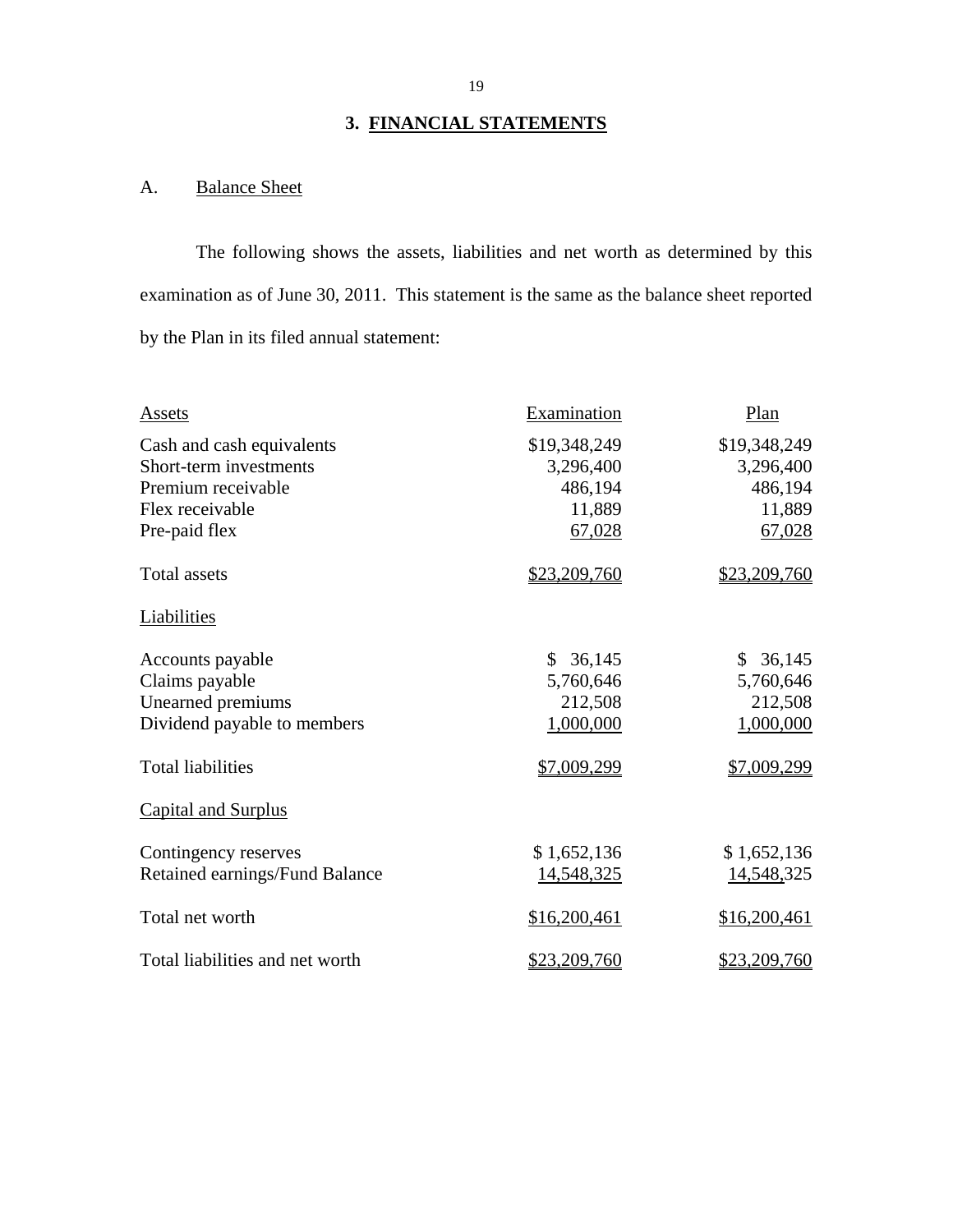# B. Statement of Revenue, Expenses and Net Worth

Net worth increased \$8,189,524 during the four-year examination period, July 1,

2007 through June 30, 2011, detailed as follows:

# Revenues

| Premiums                               | \$118,371,498 |               |
|----------------------------------------|---------------|---------------|
| Investment income                      | 1,087,468     |               |
| Aggregate write-ins for other revenue  | 4,435,583     |               |
| Total revenues                         |               | \$123,894,549 |
| <b>Expenses</b>                        |               |               |
| Hospital and medical claims            | \$76,258,291  |               |
| Drug claims                            | 31,667,245    |               |
| Aggregate write-ins                    | 476,041       |               |
| Claims subtotal                        | \$108,401,577 |               |
| Reinsurance expenses net of recoveries | 1,353,062     |               |
| Net claims incurred                    | \$109,754,639 |               |
| Administrative expenses                | 3,310,722     |               |
| Total expenses                         |               | 113,065,361   |
| Net income                             |               | 10,829,188    |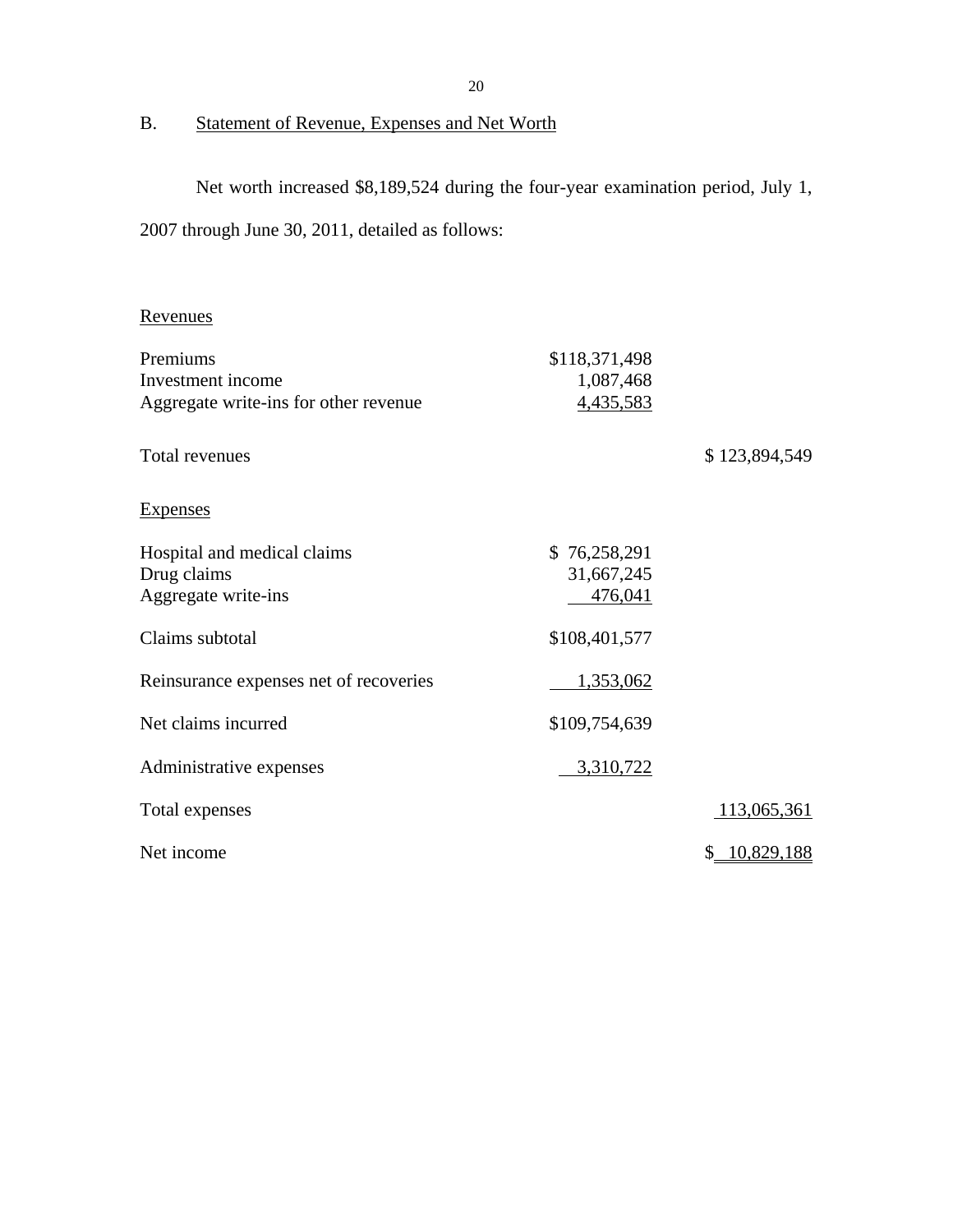Net worth, per report on examination, as of June 30, 2007 \$8,010,937

|                                       | Gains<br>ln<br>Net Worth | Losses<br>In.<br>Net Worth |              |
|---------------------------------------|--------------------------|----------------------------|--------------|
| Net income                            | \$10,829,188             |                            |              |
| Liability adjustment                  |                          | \$2,380,197                |              |
| Increase in contingency reserves      | 336,151                  |                            |              |
| Dividends to members                  |                          | 1,000,000                  |              |
| Adjustment in net worth *             | 404,382                  |                            |              |
| Net increase in net worth             |                          |                            | \$8,189,524  |
| Net worth, per report on examination, |                          |                            |              |
| as of June 30, 2011                   |                          |                            | \$16,200,461 |

Note: \* This adjustment represents an incorrect carry-forward of the Plan's reported net worth balance from its filed annual statement as of June 30, 2007 to its filed annual statement as of June 30, 2008.

#### **4**. **CLAIMS PAYABLE**

The examination liability of \$5,760,646, for the above captioned account, is the same as the amount reported by the Plan in its filed annual statement as of June 30, 2011.

The Plan's liability for claims unpaid was established in compliance with Section  $4706(a)(1)$  of the New York Insurance Law. The Plan received approval from this Department to reduce the required minimum amount of unpaid claims reserve from 25% of total expenses to 17% of total expenses starting with the quarter ending June 30, 2006.

The examination analysis of the claims unpaid reserve was conducted in accordance with generally accepted actuarial principles and practices and was based on statistical information contained in the Plan's internal records and in its filed annual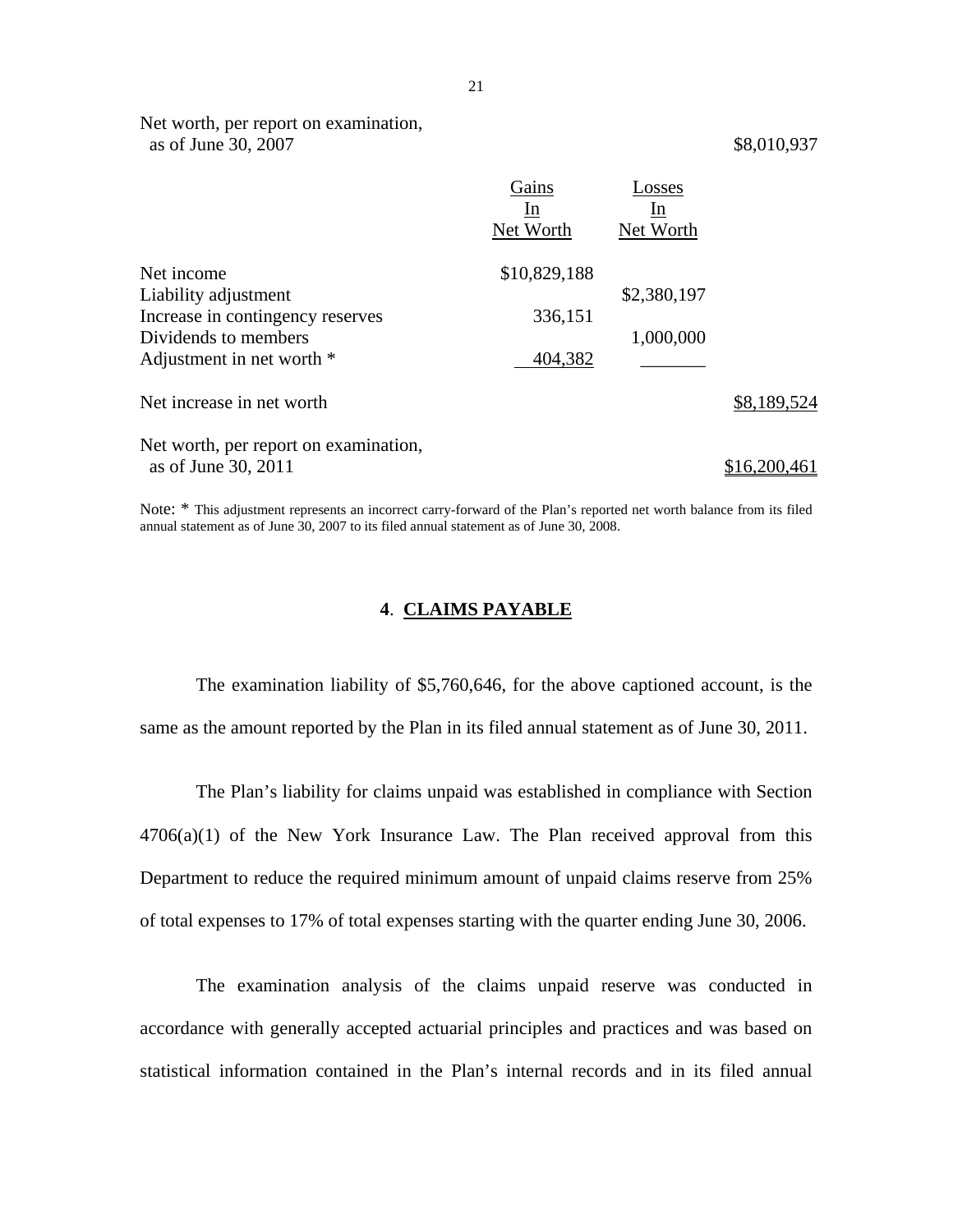<span id="page-23-0"></span>statements as verified during the examination. The examination reserve was based upon actual payments made through a point in time, plus an estimate for claims remaining unpaid at that date. Such estimate was calculated based on actuarial principles, which utilized the Plan's experience in projecting the ultimate cost of claims incurred on or prior to December 31, 2011.

## **5. MARKET CONDUCT ACTIVITIES**

In the course of this examination, a review was made of the manner in which the Plan conducts its business practices and fulfills its contractual obligations to subscribers and claimants. The review was general in nature and is not to be construed to encompass the more precise scope of a market conduct examination.

The general review was directed at practices of the Plan in the following areas:

- (A) Claims processing
- (B) Plan document
- (C) Rating

#### A. Claims Processing

#### Claims attribute review

A review of claims adjudicated by the Plan was performed by using a statistical sampling methodology covering claims processed during the period of July 1, 2010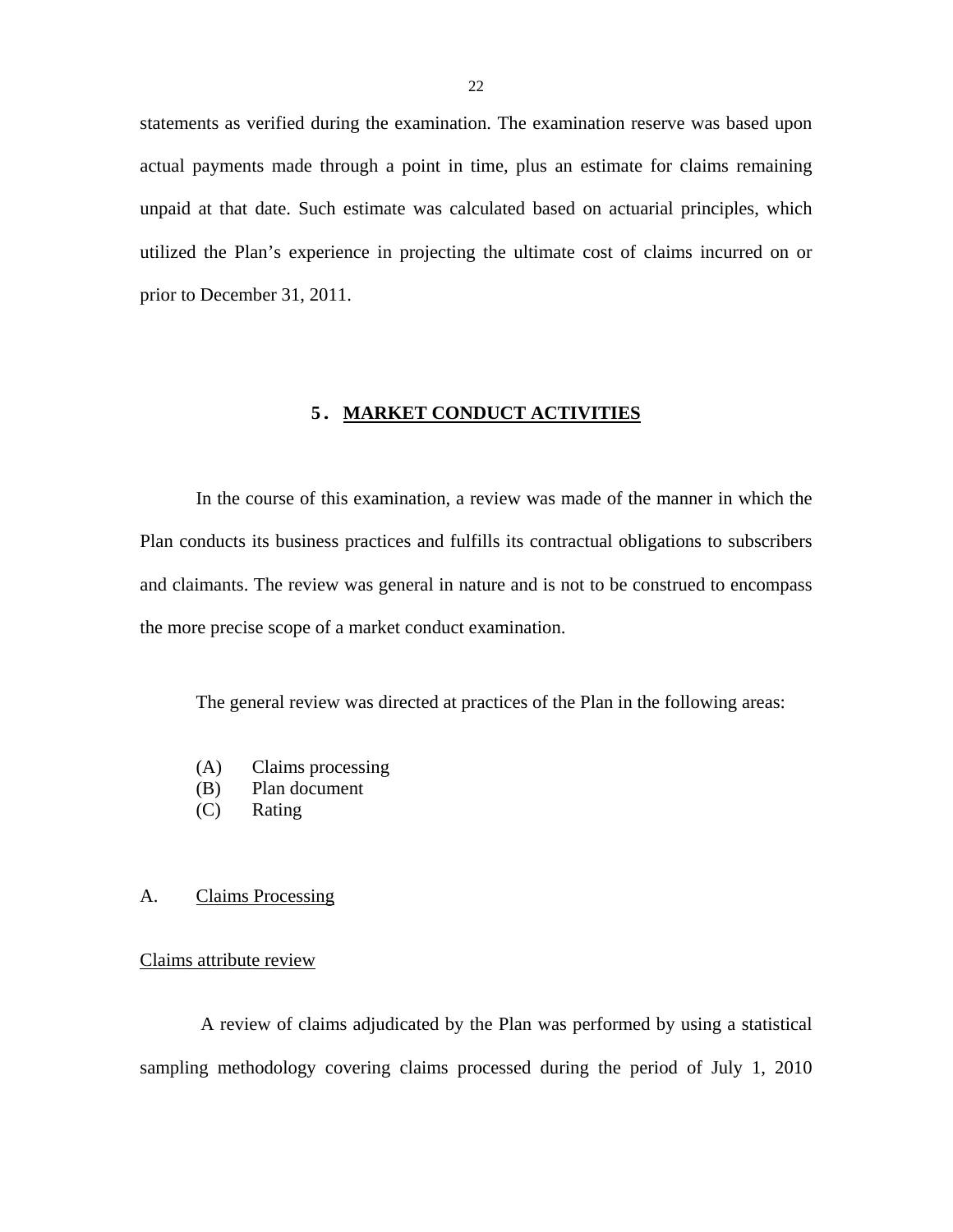through June 30, 2011, in order to evaluate the overall accuracy and compliance of the Plan's claims processing environment.

A statistical random sampling process was performed using ACL for Windows© ("ACL') an auditing software program. The sampling methodology was devised to test various attributes deemed to be necessary for the successful processing of claims and to reach conclusions about all predetermined attributes, individually or on a combined basis. The review incorporated processing attributes used by the Plan in its own quality analysis of claims processing. The sample size was 50 randomly selected claims.

These claims were processed by Catskill Area Schools Employees Benefit Plan's claim processors, through the use of RMSCO's claims system.

The review indicated that two claims were processed incorrectly, according to the criteria used by both the Plan and the examiners.

#### Claims prompt payment review

.

A review to test for compliance with Section 3224-a of the New York Insurance Law (Prompt Pay Law) was performed by using a statistical sampling methodology covering claims submitted to the Plan during the period July 1, 2010 though June 30, 2011.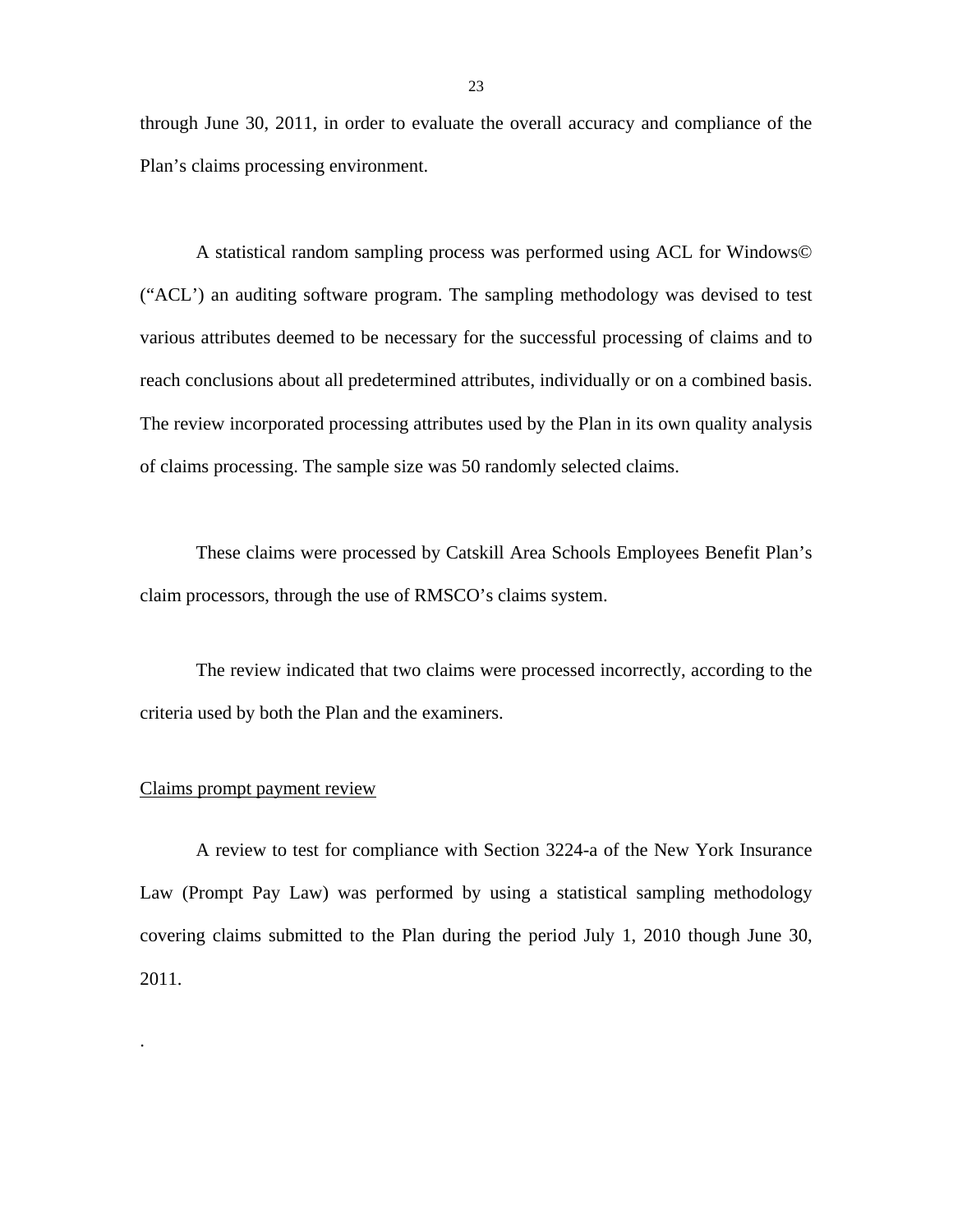The review of the Plan's submitted medical and hospital claims data for the period, July 1, 2010 through June 30, 2011 relative to compliance with Section 3224-a of the New York Insurance Law did not reveal any problem areas.

### B. Plan Document

.

Section  $4710(a)(1)$  of the New York Insurance Law states:

*"(a) The governing board of the municipal cooperative health benefit plan shall:* 

*(1) file for approval with the superintendent a description of material changes in any information provided in the application for certificate of authority in the form and manner prescribed by the superintendent;"* 

During the examination period, the Plan made several policy benefits amendments to its Plan Document. It was noted that amendments Nos. 7-10 were not submitted by the Plan to the Superintendent for approval prior to implementation.

Such amendments were subsequently combined into one amendment, No.7, which was approved by the Department in February 2012.

It is recommended that the Plan comply with Section  $4710(a)(1)$  of the New York Insurance Law and submit all new or revised policy forms to the Superintendent of Financial Services for approval prior to implementation.

A similar recommendation was included within the prior report on examination.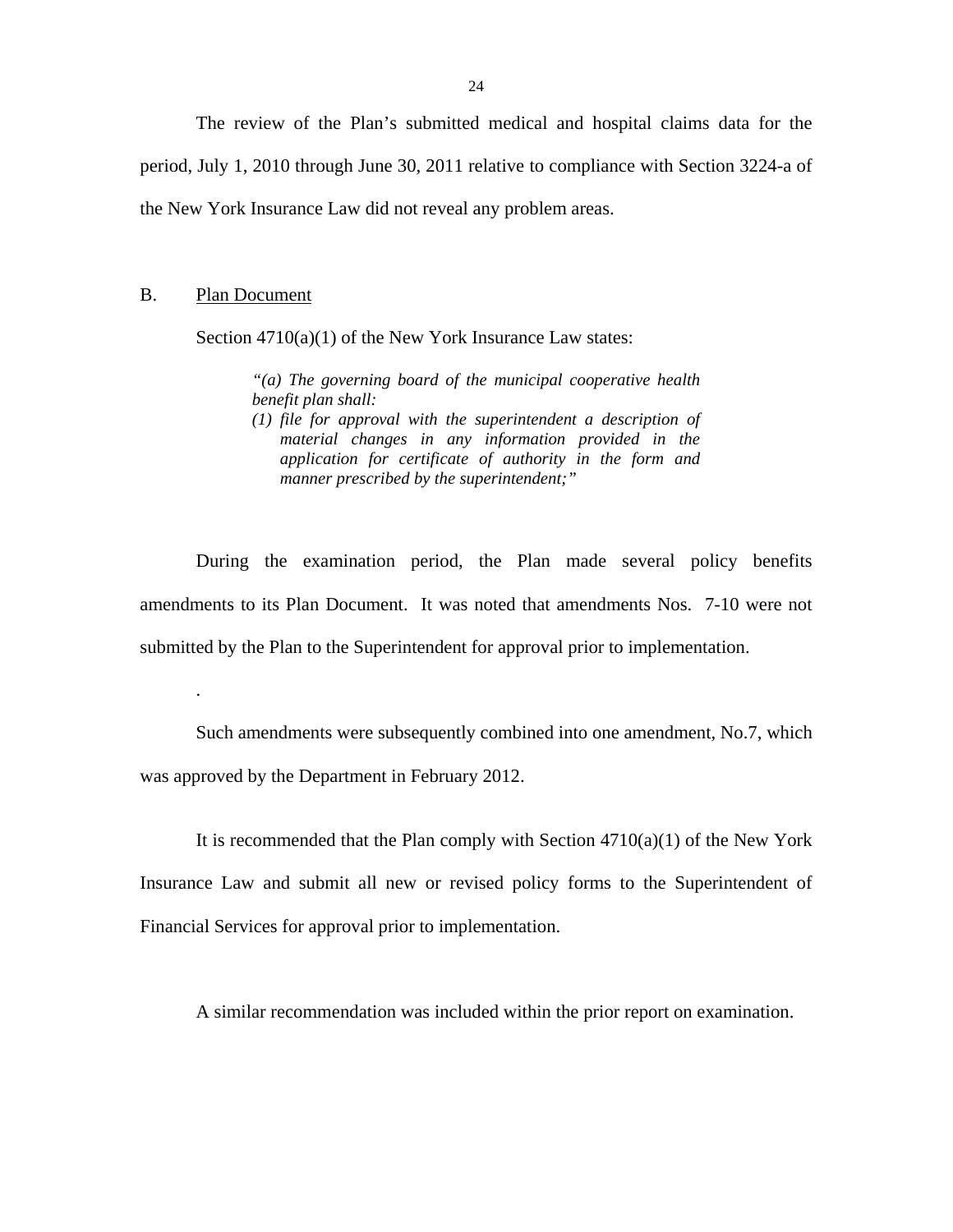C. Rating

The Plan's premium rates are developed by the Plan based on a review of its past claims experience and projections of the Plan's future financial performance. Such premium rates are established and are approved by the Plan's Governing Board prior to plan year and must be community rated.

Section  $4705(d)(5)(B)$  of the New York Insurance Law states in part the following:

> "The governing board shall establish premium equivalent rates for participating municipal corporations on the basis of a community rating methodology filed with and approved by the superintendent…"

The Plan's current community rating methodology was noted as not being on file with the Department.

It is recommended that the Plan file its current community rating methodology with the Superintendent of Financial Services.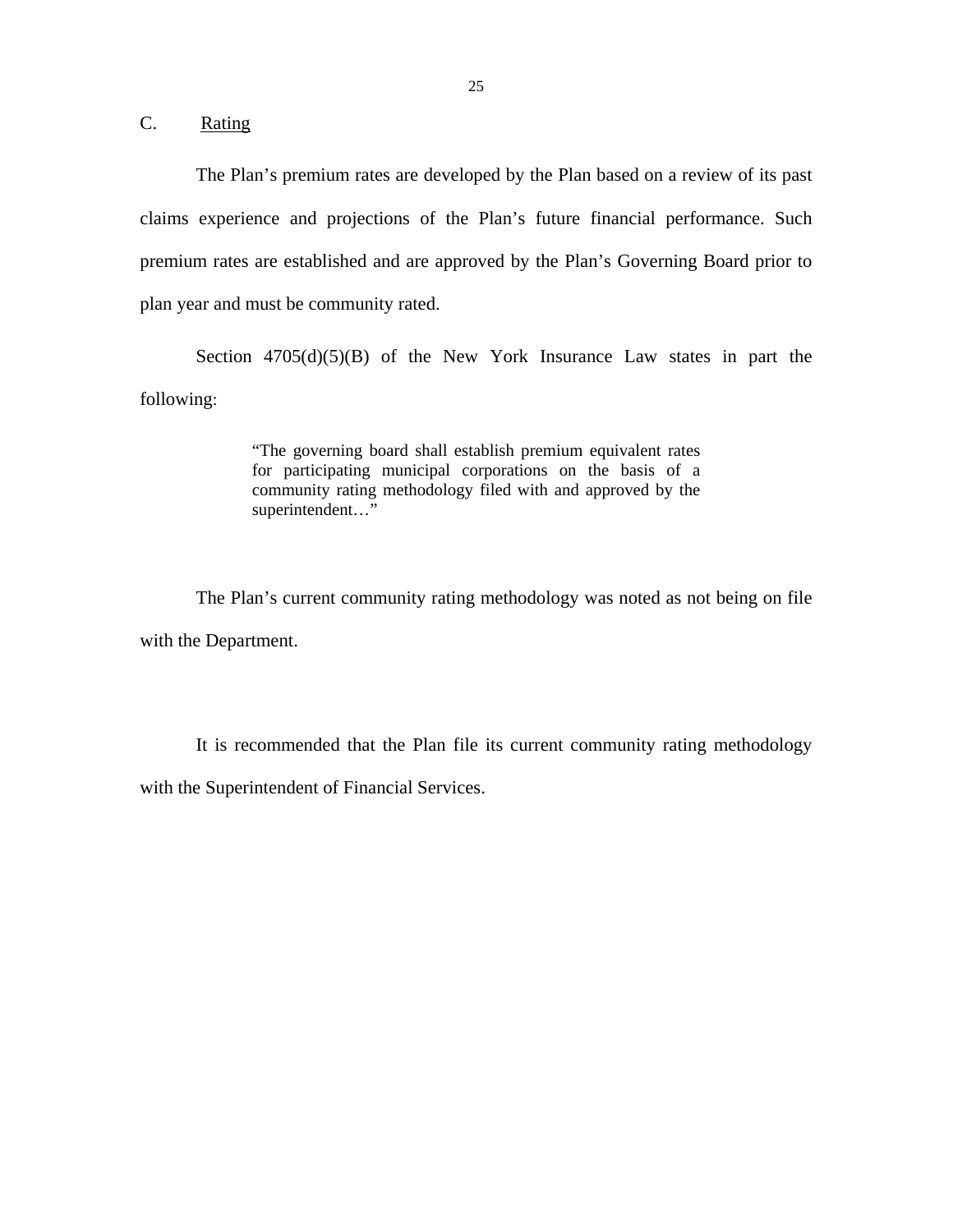## <span id="page-27-0"></span>**6. COMPLIANCE WITH PRIOR REPORT ON EXAMINATION**

The prior report on examination included seventeen (17) recommendations detailed as follows (page number refers to the prior report on examination):

#### **ITEM NO. PAGE NO.**

#### Management and Controls

1. It is recommended that board members who are unable 7 or unwilling to attend meetings consistently should resign or be replaced

> *The Plan did not comply with this recommendation. A similar recommendation is included within this report on examination.*

2. It is recommended that the Plan's Executive 7 Committee maintain minutes of all meetings held in compliance with New York Insurance Department Regulation 152 (11 NYCRR 243.2(b)(2)).

*The Plan has complied with this recommendation* 

#### Corporate Governance

3. It is recommended that the President of the Board of 9 Catskill Area Schools Employees Benefit Plan sign all of the municipal cooperative agreements with each of the Plan's participating school districts.

#### *The Plan has complied with this recommendation.*

4. It is recommended that the Plan comply with Section 10 IV (A) of its municipal cooperative agreement and appoint an attorney-in-fact at its annual meeting. It is also recommended that the Plan include in the minutes of meetings of its annual meetings the appointment of its Plan's attorney-in-fact.

*The Plan has complied with these recommendations.*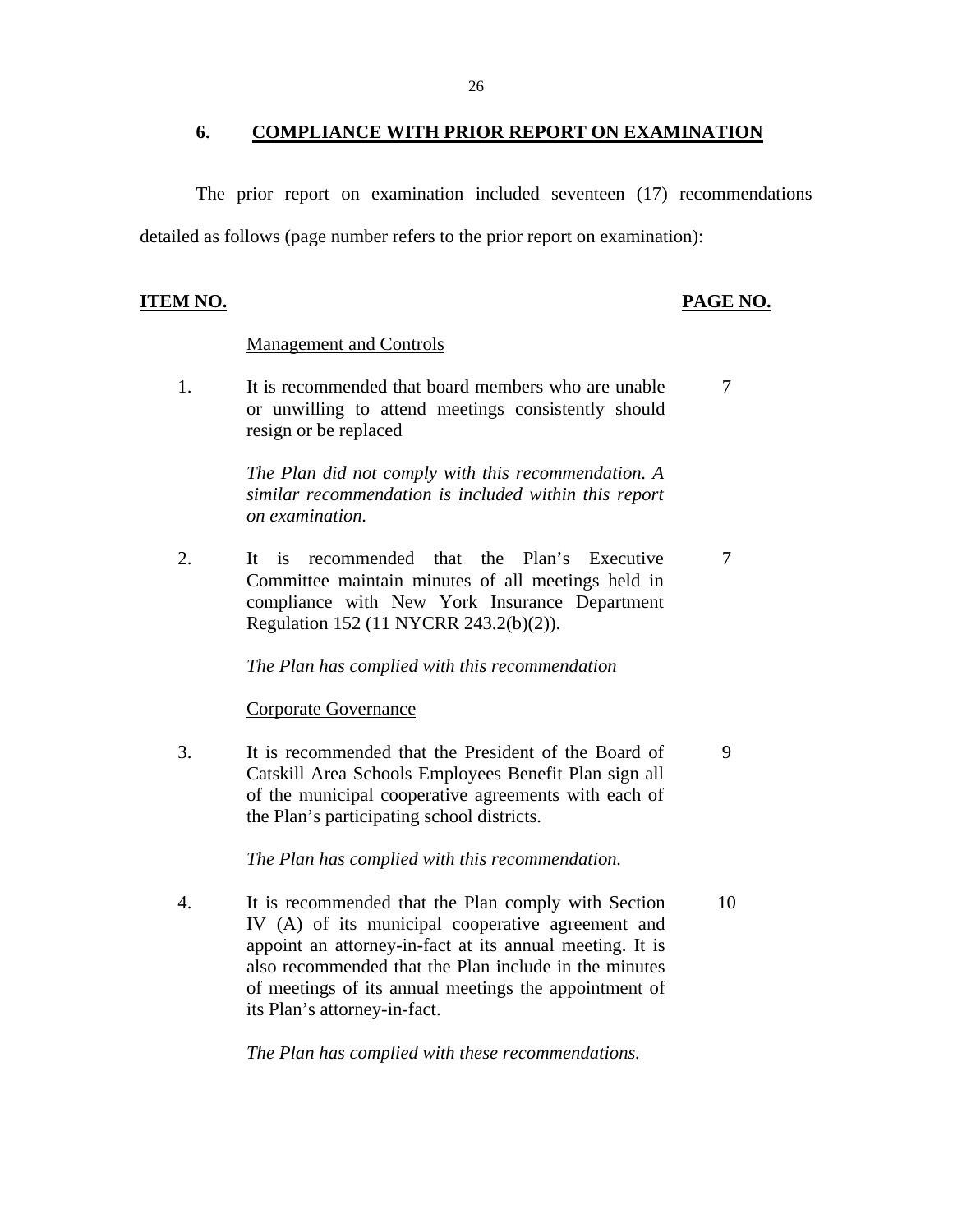# **PAGE NO.**

| 5.  | It is recommended that the Plan obtain the notification<br>of each participating school district's representative to<br>the Plan's Governing board as required by Section VI<br>(A) of the Plan's municipal cooperative agreement. | 10 |
|-----|------------------------------------------------------------------------------------------------------------------------------------------------------------------------------------------------------------------------------------|----|
|     | The Plan has complied with this recommendation.                                                                                                                                                                                    |    |
| 6.  | It is recommended that the Plan adhere to Section VI<br>(I) of its municipal cooperative agreement and use<br>depository banks that are authorized by its board of<br>trustees.                                                    | 10 |
|     | The Plan has complied with this recommendation.                                                                                                                                                                                    |    |
|     | <b>Internal Controls</b>                                                                                                                                                                                                           |    |
| 7.  | It is recommended that the Plan date stamp the checks<br>when received, instead of initially forwarding them to<br>the payroll department.                                                                                         | 13 |
|     | The Plan has complied with this recommendation.                                                                                                                                                                                    |    |
| 8.  | It is also recommended that the Plan maintain checks<br>received in a secure place.                                                                                                                                                | 13 |
|     | The Plan has complied with this recommendation.                                                                                                                                                                                    |    |
| 9.  | It is recommended that the Plan maintain an audit trail<br>for checks that pass from one department to another<br>during the period when such checks are received and<br>ultimately deposited in the Plan's designated bank.       | 14 |
|     | The Plan has complied with this recommendation.                                                                                                                                                                                    |    |
|     | <b>Custodial Agreements</b>                                                                                                                                                                                                        | 15 |
| 10. | It is recommended that the Plan amend its custodian<br>agreements to include the above protective covenants<br>and provisions as set forth in the Department's<br>guidelines.                                                      |    |
|     | The Plan's custodial agreements have been established<br>in accordance with the requirements of the New York<br>State Department of Education.                                                                                     |    |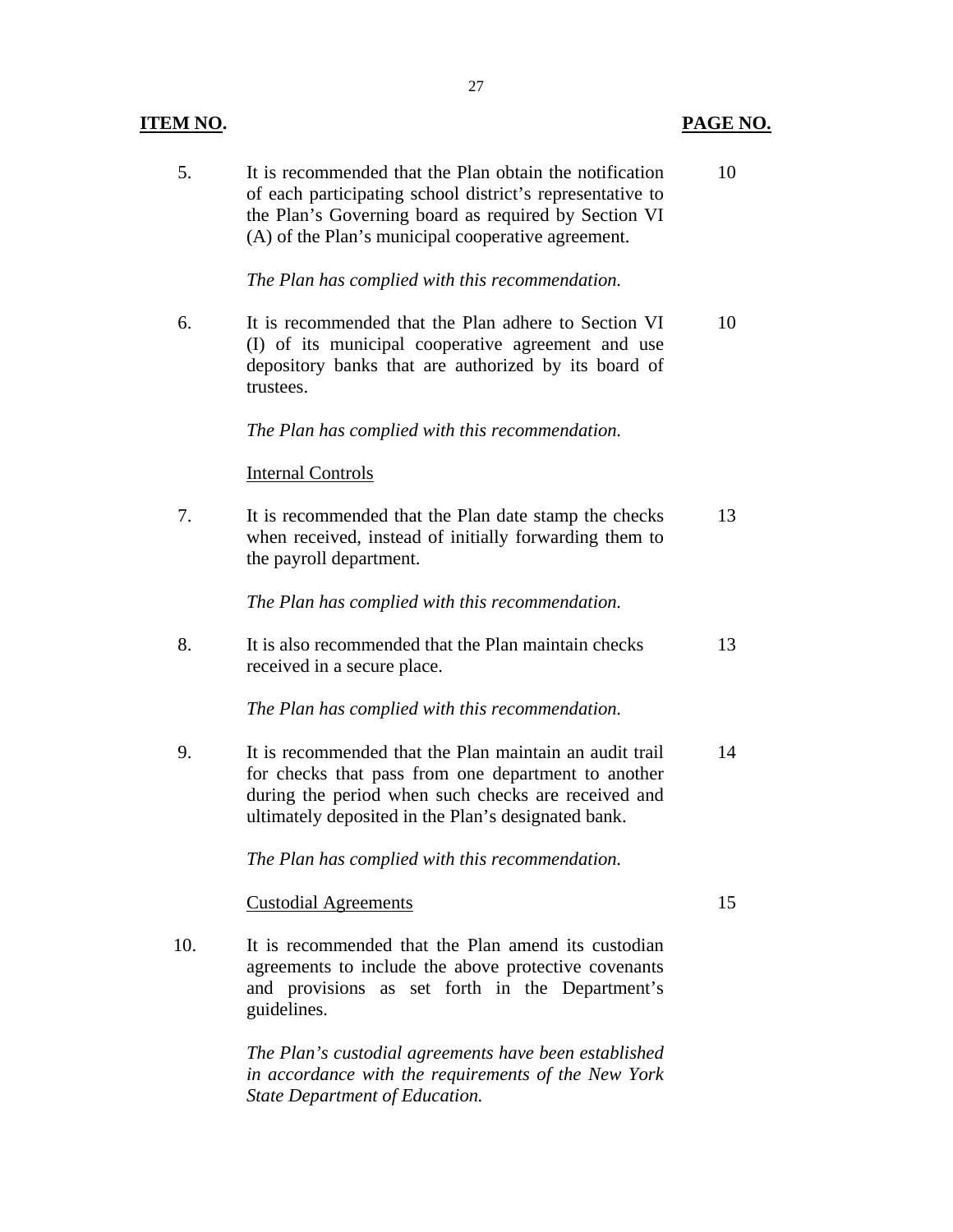### **ITEM NO. PAGE NO.**

## Accounts and Records

11. It is recommended that the Plan maintain and report 15 accurate financial data within its filed annual statement.

> *The Plan did not comply with this recommendation. A similar recommendation is included within this report on examination.*

#### Claims Processing

12. It is recommended that the Plan take the necessary 21 steps to incorporate adequate controls and review procedures with regard to its claims adjudication process in order to avoid duplicate payment of claims.

*The Plan has complied with this recommendation.* 

#### Complaints and Grievances

13. It is recommended that the Plan maintain, as a good 22 business practice, a complaint log in a manner consistent with New York Insurance Department Circular letter No. 11 (1978).

*The Plan has complied with this recommendation*.

14. It is recommended that the Plan, as a good business 23 practice, maintain a complete file relative to all grievances and associated appeals received by the Plan.

*The Plan has complied with this recommendation.* 

#### Policy Forms

15. It is recommended that the Plan comply with Section 24  $4710(a)(1)$  of the New York Insurance Law and submit all new or revised policy forms to the Superintendent of Insurance for approval.

> *The Plan did not fully comply with this recommendation. A similar recommendation is included within this report on examination.*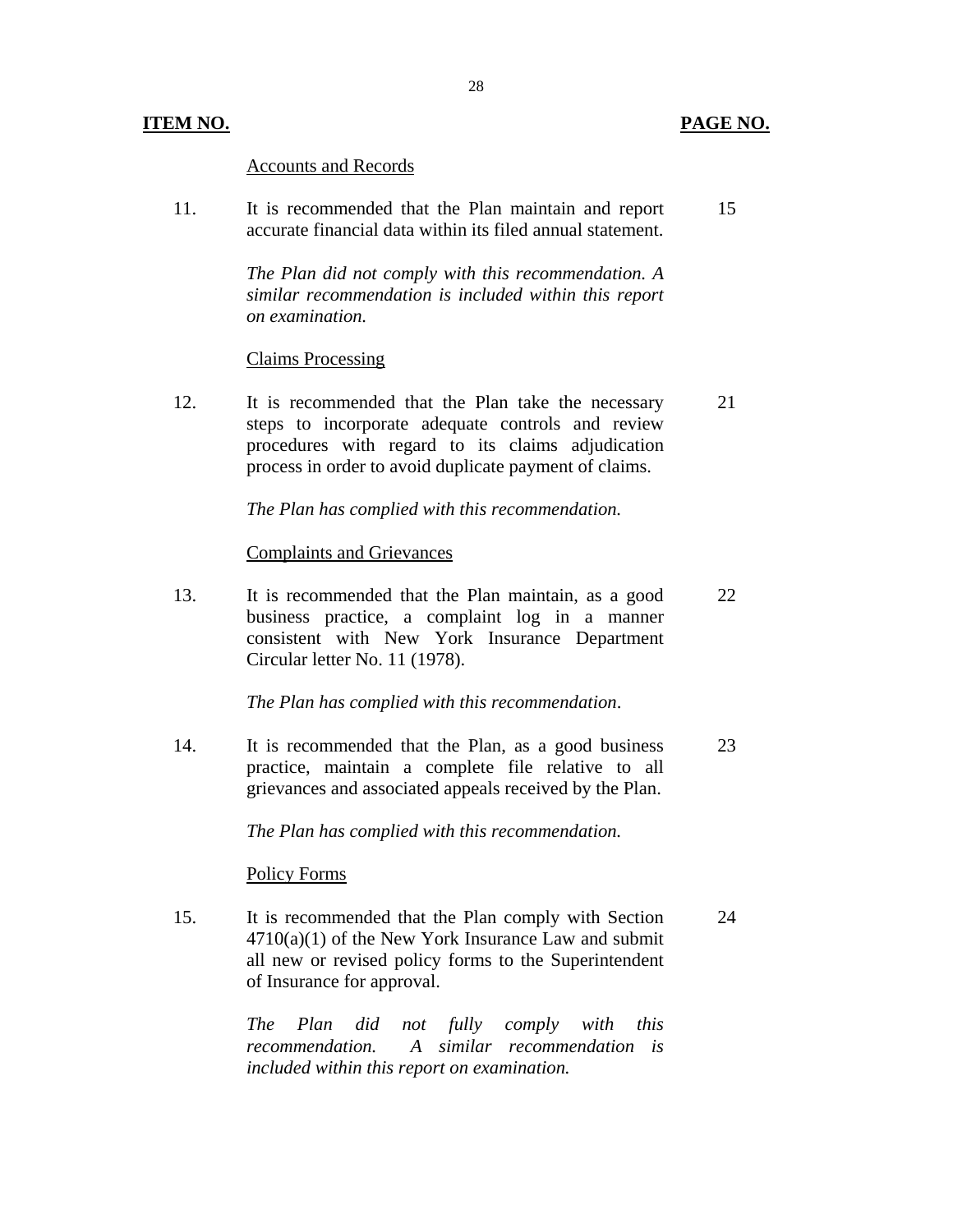# **ITEM NO. PAGE NO.**

## Utilization Review

16. It is recommended that the Plan file its utilization review program with the Superintendent of Insurance as required by Section 4901(a) of the New York Insurance Law. 25

*The Plan has complied with this recommendation..*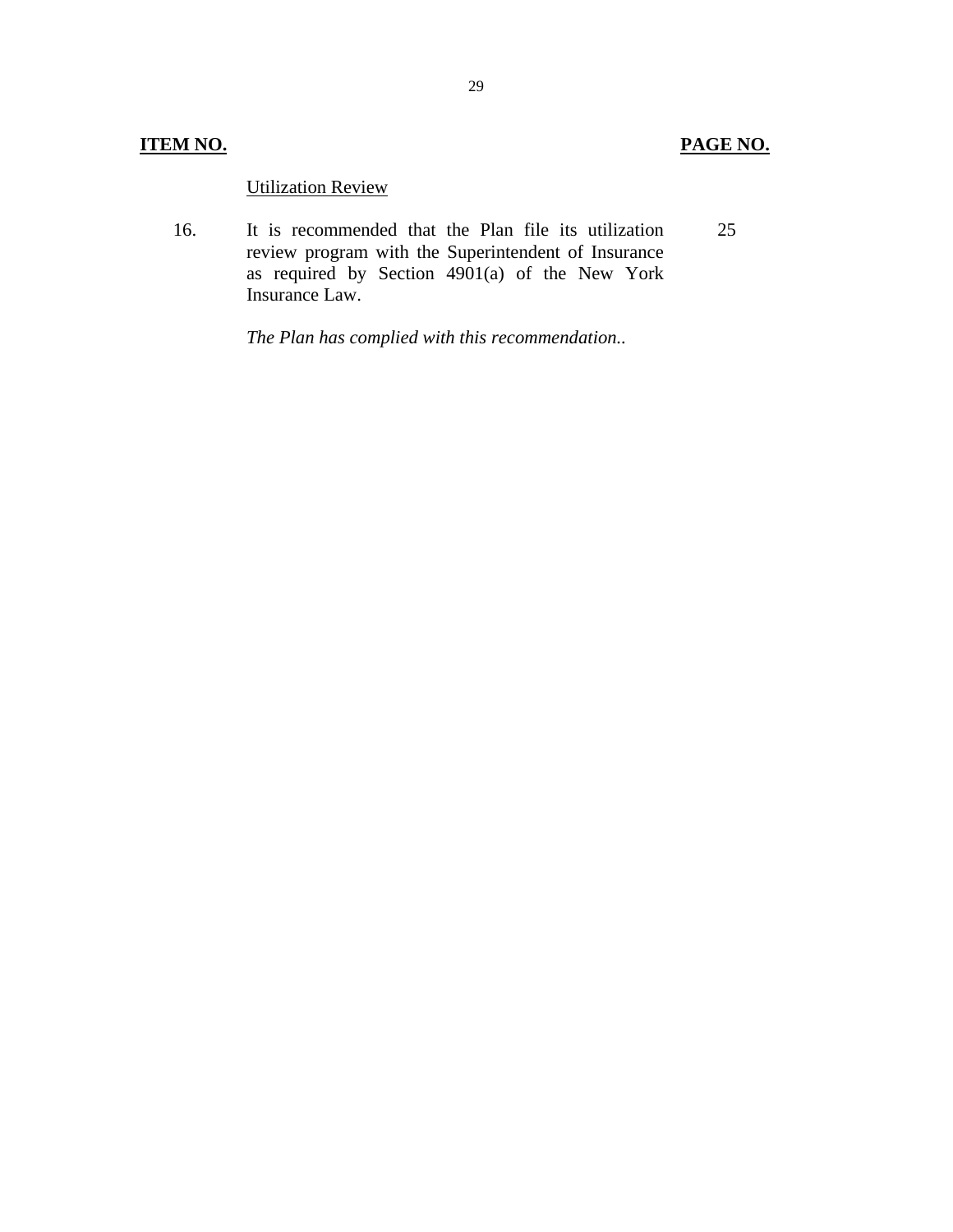## **7. SUMMARY OF COMMENTS AND RECOMMENDATIONS**

## **ITEM PAGE NO.**

## A**.** Corporate Governance

i. It is recommended that board members who are unable or unwilling to attend meetings consistently resign or be replaced. 7

A similar recommendation was made in the prior report on examination*.* 

- ii. It is recommended that the committees established by the board of governors either conduct meetings or be disbanded. 7
- iii. It is recommended that Plan comply with Section  $4710(a)(1)$ of the New York Insurance Law and file for approval with this Department all unapproved amendments to its municipal cooperation agreement.

Subsequent to the completion of the examination, the Plan filed for approval its amended Municipal Cooperation Agreement with this Department. At the time of this writing, such amended Municipal Cooperation Agreement is being reviewed by the Department.

- iv. It is recommended that the Plan clearly indicate within the document entitled, "Catskill Area Schools Employee Benefit Plan Membership", that such document contains the Plan's bylaws and update such by-laws where necessary to comply with the provisions outlined within the Plan's Municipal Cooperation Agreement. It is also recommended that the Plan file for approval its updated, revised by-laws with this Department.
- v. It is recommended that the Plan comply with the requirements of Section 312(b) of the New York Insurance Law and maintain with its files each board member's signed statement confirming that such board member had received and read the report on examination issued to the Plan by this Department.

10

11

9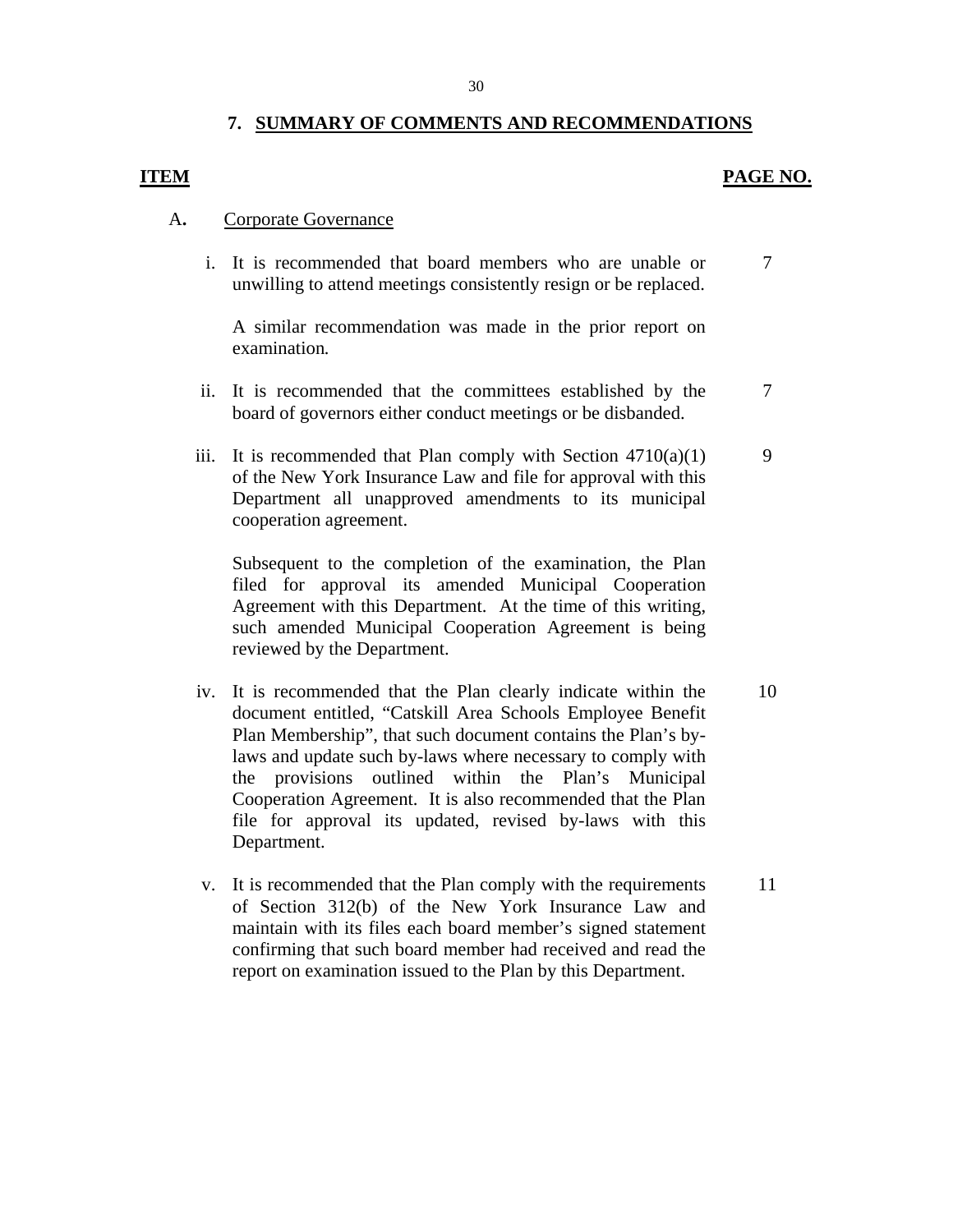#### **ITEM**

#### B. Internal Controls

- i It is recommended that the Plan amend its contract with its CPA firm to include a review and rendering of an opinion of the Plan's internal control systems on an annual basis, in order to comply with the requirement of Section  $4705(e)(1)$  of the New York Insurance Law.
- ii It is recommended that, as a prudent business practice, the board of governors adopt written procedures that would require the board to obtain annual certification, from either the Plan's internal auditor or its independent CPA firm to the effect that the Plan's responsible officers have implemented procedures adopted by the board. It is also recommended that the Plan obtain a certification from its general counsel that its current claims adjudication procedures, including those set forth in current claims manuals, are in accordance with applicable statutes, rules and regulations.

#### C. Conflict of Interest Policy

It is recommended, as a prudent business practice, that the board of governors of the Plan establish its own conflict of interest policy to be signed annually by its board members, officers and key employees.

#### D. Accounts and Records

- i. It is recommended that, either the Plan collect the late payment fee or if it is the intent of the board of governors to not charge its participants a late payment fee relative to overdue monthly installments, the Plan amend its Municipal Cooperation Agreement to delete such late payment fee requirement and submit such amendment to the Department for approval. 16
- ii. It is recommended that the Plan follow the annual statement instructions when preparing and filing its annual and quarterly statements with the Department. 17

12

12

16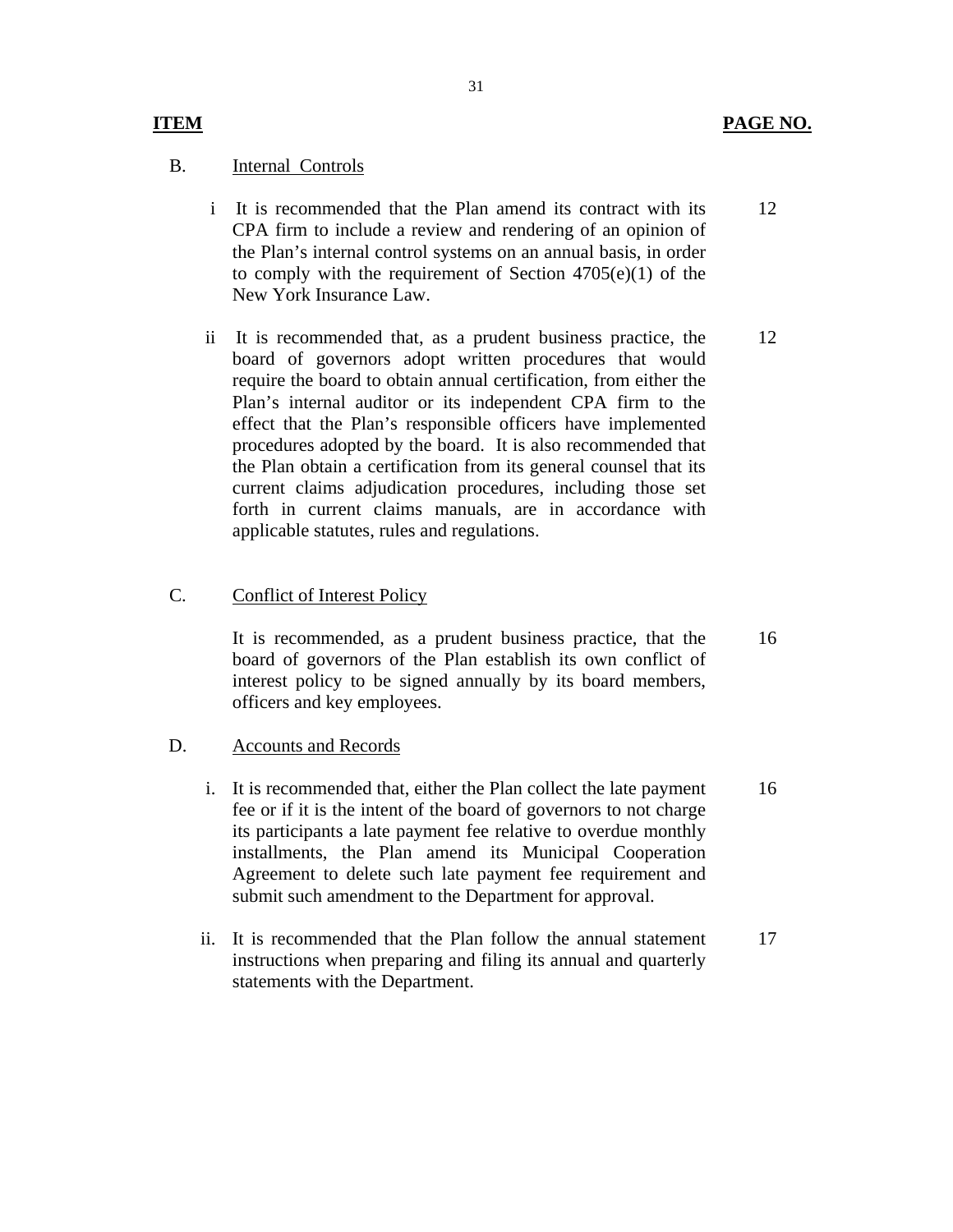## **ITEM PAGE NO.**

iii. It is recommended that the Plan, in the future, provide notice of its proposed payment of dividends to its members for review with this Department at least ninety (90) days in advance of the proposed payment of such dividends. 18

#### E. Plan Document

It is recommended that the Plan comply with Section  $4710(a)(1)$  of the New York Insurance Law and submit all new or revised policy forms to the Superintendent of Financial Services for approval prior to implementation. 24

A similar recommendation was included within the prior report on examination.

F. Rating

It is recommended that the Plan file its current community rating methodology with the Superintendent of Financial Services. 25